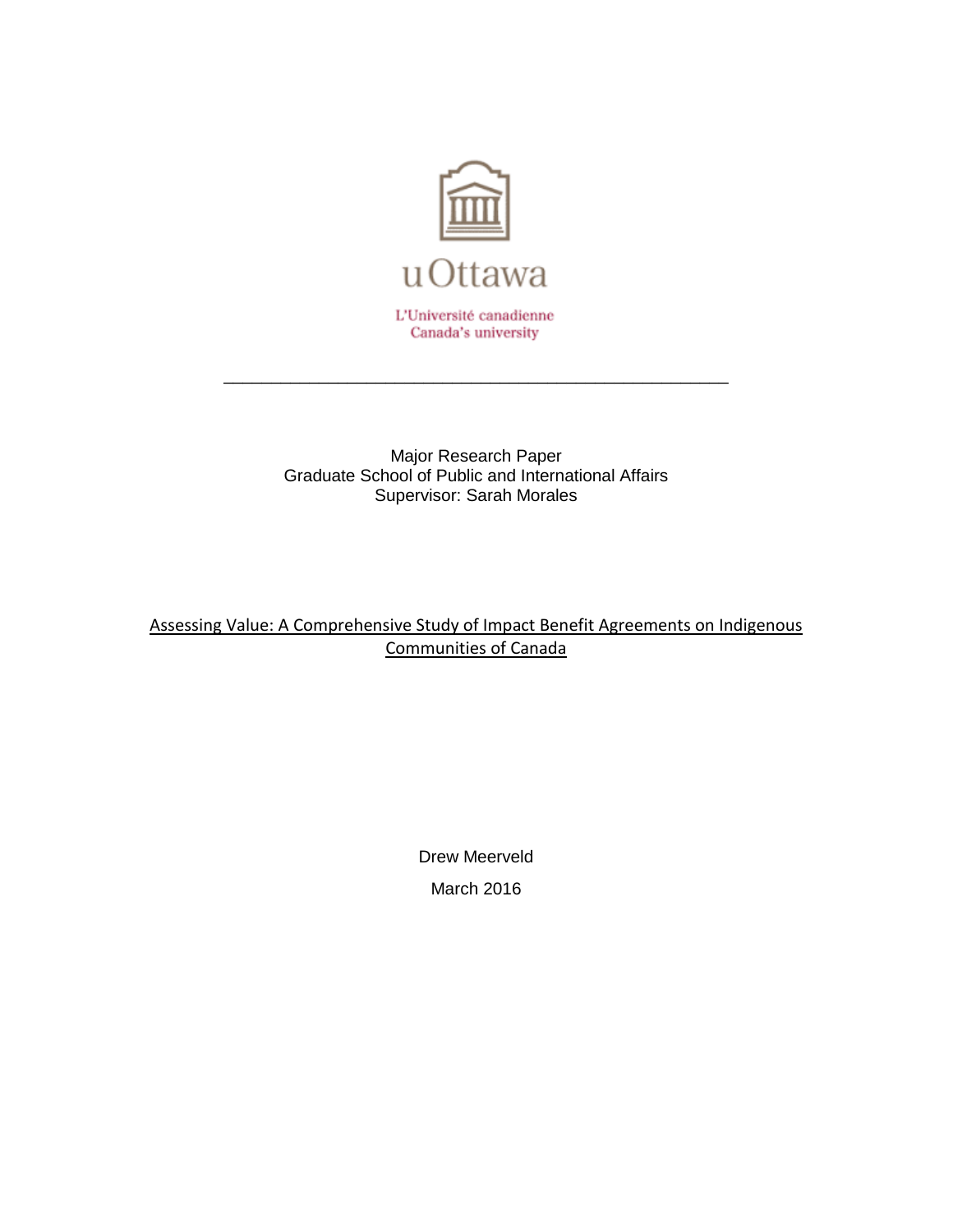

# Table of Contents…

| Abstract                                             | 2  |
|------------------------------------------------------|----|
| Introduction                                         | 3  |
| Language                                             | 4  |
| <b>Legal/Historical Context</b>                      | 5  |
| <b>Typical Features of an IBA</b>                    | 7  |
| <b>Current Realities:</b>                            |    |
| A. Indigenous Peoples                                | 8  |
| <b>B.</b> Indigenous Women                           | 10 |
| Economic Benefits of IBAs:                           |    |
| A. Existing Studies                                  | 10 |
| <b>B.</b> A Focused Lens                             | 12 |
| The Influence of Social Undercurrents: Neoliberalism | 15 |
| <b>Alternative Considerations:</b>                   |    |
| A. Economic Costs                                    | 16 |
| <b>B.</b> Cultural Costs                             | 18 |
| C. Gender Costs                                      | 20 |
| <b>Protecting Vulnerabilities during Negotiation</b> | 23 |
| The Path Forward                                     | 24 |
| Bibliography                                         | 26 |
| Appendix A: IBA Participating Communities            | 32 |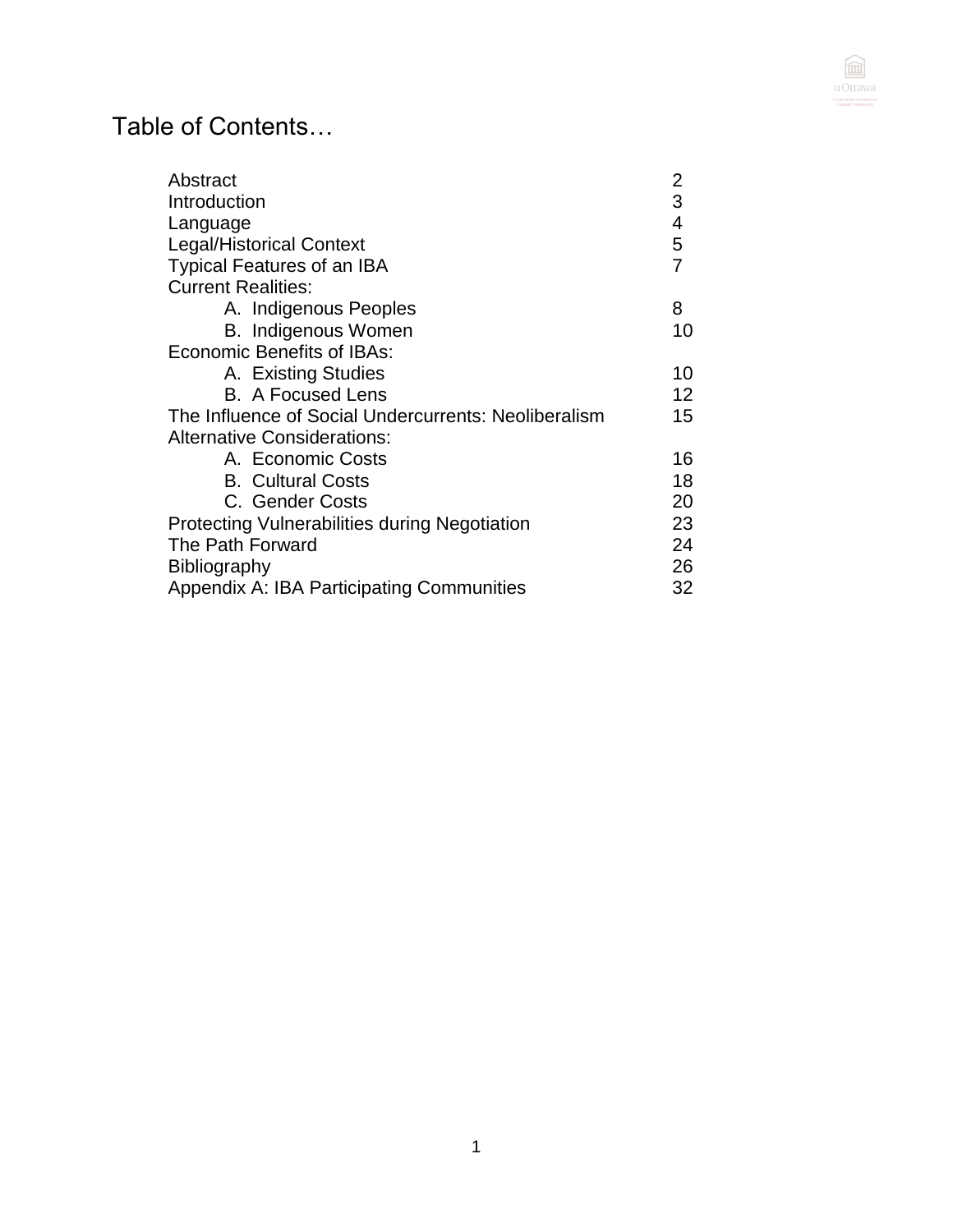

# **Abstract**

Impact Benefit Agreements are formal contracts between Aboriginal bands and private industry outlining the obligations of each party throughout the business relationship. This mechanism for negotiation settlement is principally characterized as having no federal/provincial/territorial involvement. While Impact Benefit Agreements date back over 40 years, recent economic and social developments have led to an increased prevalence in the use of this type of agreement by the Canadian extractive industry. The economic data suggests that these types of agreements are beneficial to communities. Conversely, the socio-cultural outcomes may be seen as predominately negative. This is especially true for women as often marginalized actors within Aboriginal communities. Understanding the relative weight of each factor is underlain with considerations of sovereignty and the Canadian government's duty to protect. Policymakers have a responsibility to create a negotiating environment which empowers the Aboriginal actors while allowing them the agency to develop in an autonomous manner.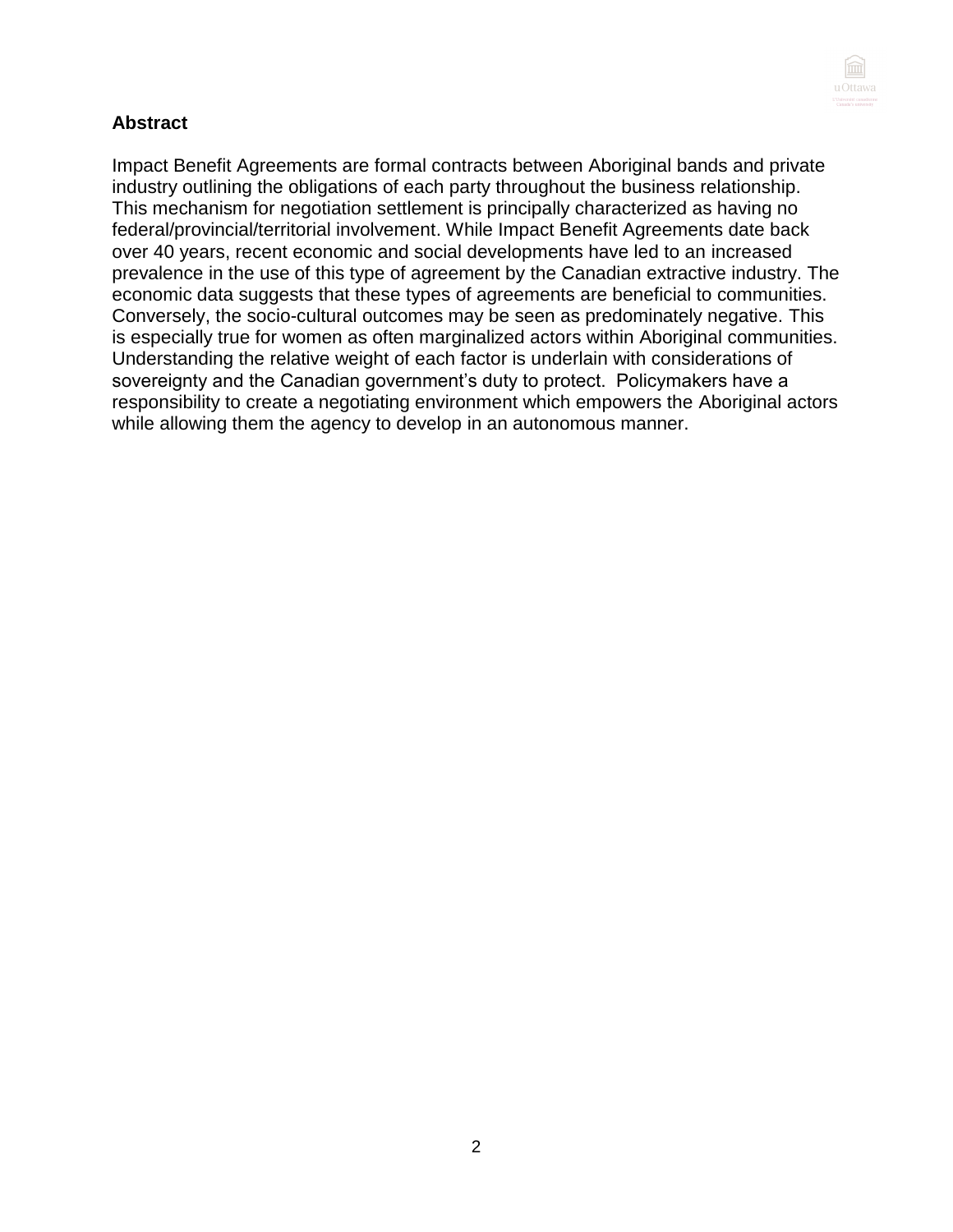

#### **Introduction**

Economic and social development of Canada's north have long proved elusive to governing authorities. In the face of logistical challenges associated with physical geography, isolated communities struggle with poverty-induced social ills. Far from simple, responses must demonstrate equal parts pragmatism and respect for autonomy. At the foundation of any such response lies a painful colonial legacy. Government relations with Indigenous groups are defined by this past. But recent decades have seen the emergence of new response. As the thirst for Canada's subsurface natural resources grows on the world market, these seemingly forgotten communities find themselves at the centre of the business development discussion once again. Extractive industry firms are eager to make physical and cultural inroads despite the contentious legal apparatus by which these communities are surrounded. Impact Benefit Agreements (IBA) have emerged as the standard practice in such negotiations. These agreements offer a hopeful new chapter in the narrative of the north. Yet, little is known about the long-term effects of these contracts or the extent to which they benefit different segments of the stakeholder populace. Foremost among them are Indigenous women. Despite continued examples of leadership and strength, the broader demographic remains vulnerable.

In this context, the following study will seek to do four things. First, survey the history of Impact Benefit Agreements in Canada. Second, outline the current economic and social situation for Indigenous people in Canada. Third, examine the direct and indirect impact IBAs have on this demographic, including economic and socio-cultural implications. Finally, present basic recommendations for policy makers within the context of these findings. In doing so, we will see that IBAs have considerable effects on Indigenous peoples, specifically women, in Canada. Confronting these issues means wrestling with broader questions of sovereignty, duty to protect, and the trade-offs between quality of life and way of life. Given the immense opportunity natural resource extraction offers in the future and the painful legacy of atrocities committed against Indigenous people in the past, the emerging field of IBA negotiation is deserving of unique considerations.

#### **Topic and Methodology Justification**

Impact Benefit Agreements are formal contracts between bands and private industry outlining the obligations of each party throughout the business relationship. Through the inclusion of an IBA clause, the crown cedes responsibility to the Aboriginal authority for engagement with a prospective enterprise. A justification for the study of IBA development in the extractive industry is predicated on the increasing relevance of both this mode of agreement and the broader resource sector. More specific than simple land claim agreements, IBAs are worthy of specific attention because they represent an increasingly accepted means of conducting business in which more general trends of increased business/band autonomy is permitted. While IBAs exist in many contexts, the discussion in this paper will be limited to the extractive industry.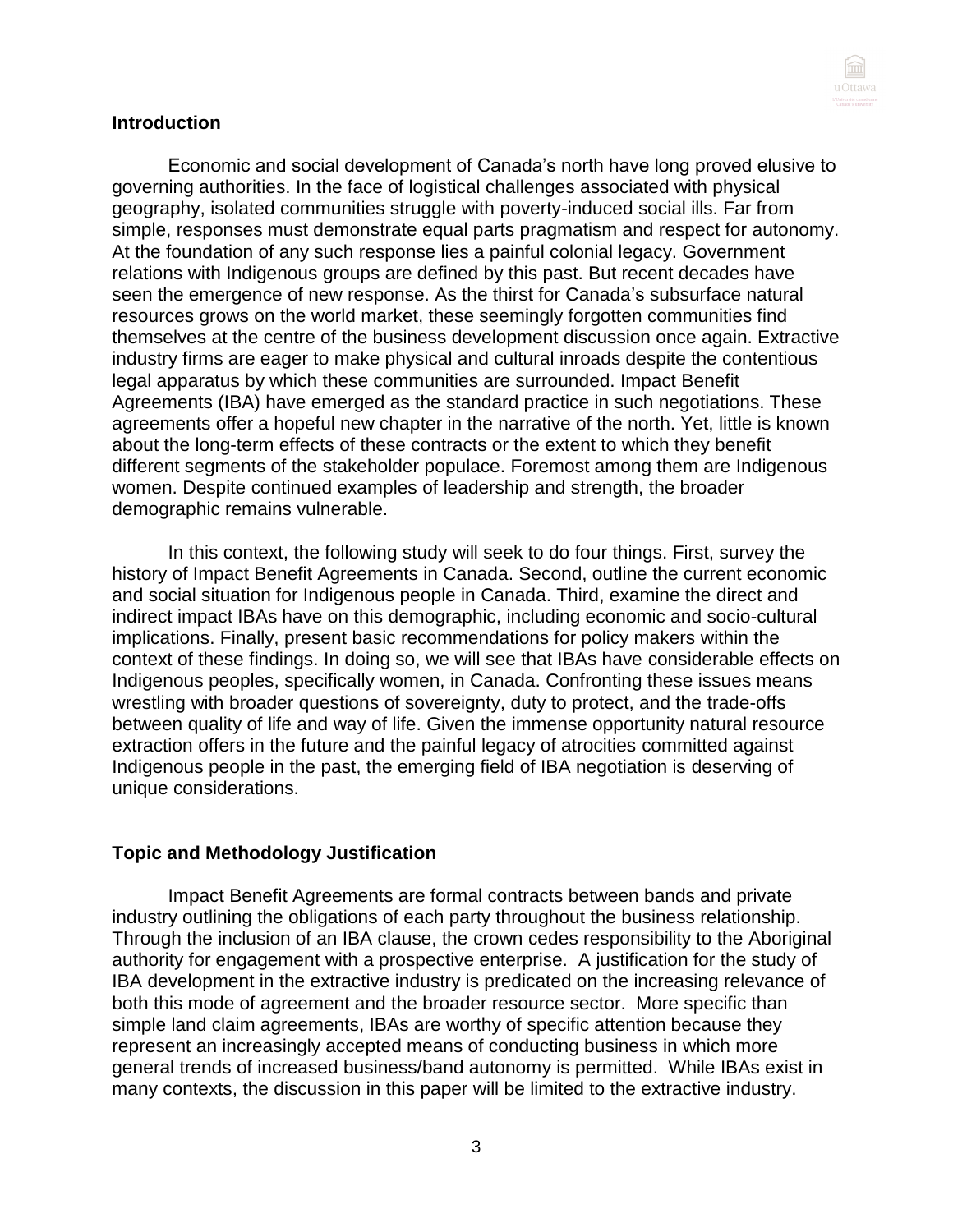

Resource extraction, by nature of its environmentally degradative effects and large revenue streams, represent unique challenges worthy of study. The renewed relevance of Canada's north is a product of the revenue-generating possibilities it now represents.

The intersection of these themes within the context of Aboriginal women's development presents a unique lens. Aboriginal women represent both the fastest growing and one of the most marginalized demographics in Canadian society. The hopes for quality of life improvements resulting from IBA agreements cannot be realized without the empowerment of these women. Therefore, understanding the way in which they are impacted by IBAs presents an essential component of future Aboriginal welfare as a whole.

The following discourse will review the historical and legal context of IBAs before examining its typical composition in present form. Next, it will seek to broadly illuminate the current state of Aboriginal peoples in Canada. Having established the foundational elements necessary for an evaluation of these agreements, analysis will be divided into two distinct components. First, we will examine the economic implications of such agreements on communities and women as a distinct demographic. These include pragmatic concerns such as compensatory distribution, community health, income levels and infrastructure development. Next, we evaluate the broader socio-cultural impacts. These include philosophical questions about Aboriginal relationships with the land, the evolution of cultural, and societal embeddedness within western capitalism. Finally, we will use these findings to develop policy considerations and recommendations for the use of IBAs in the future.

In western academic literature, the philosophical and pragmatic are often assigned distinct realms of examination. The compartmentalization of perspectives is itself a distinctly un-Indigenous worldview. If our goal is to evaluate the merits of these agreements from the perspective of the ones most affected by them, we must be willing to adopt the lens through which they see the world. A holistic approach which simultaneously regards Aboriginal peoples as both citizens of a modern economy and adherents to a conception of the world distinct unique from western values is important. The challenge in evaluating the modern IBA stems from the importance of giving voice to both perspectives. Despite a vogue for value-based reconciliation between these two world views, in reality they are often mutually exclusive and zero-sum in their totality. Therefore, using both quantitative and qualitative data as complementary, economic and socio-cultural considerations have been included as the basis for the evaluation of IBAs.

#### **Language**

There exists significant debate as to the most culturally sensitive title to assign the groups of people which lived here prior to European colonization. Far from semantics, titles can shape identity and the way we think about individuals and groups. Researchers of yesteryear have come a long way since the days of measuring the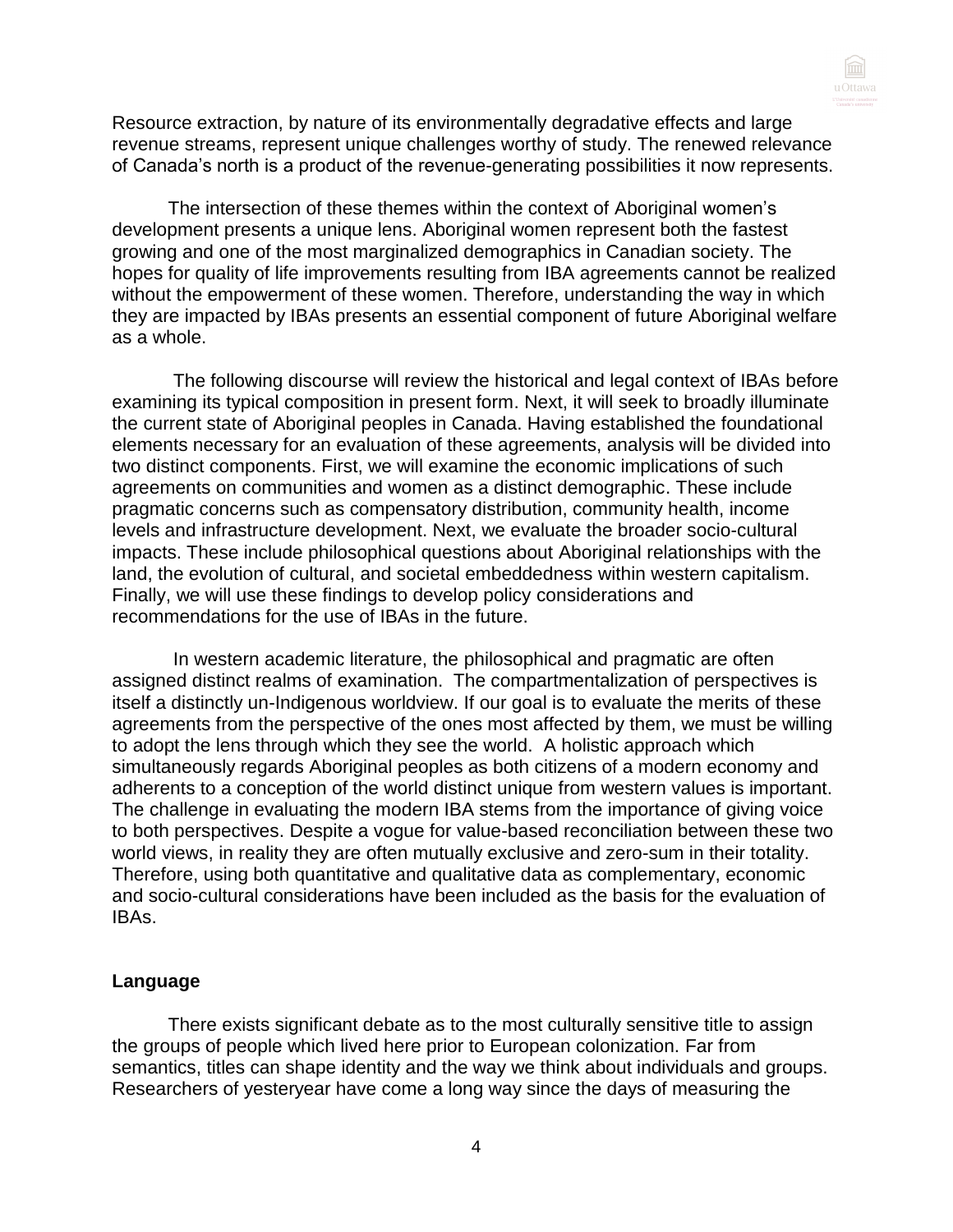

amount of millet seed various skulls could hold as a way to compare mental capacity of groups native to North America (Smith 1996). Nevertheless there is still a tendency to portray groups as 'the other'.

A whole host of titles ranging from First Nations to Fourth World Peoples have been used in academic literature and the common vernacular alike. For this paper, I have chosen to use the title of "Indigenous peoples" and "Aboriginal peoples". These choices warrant some justification. The former term emerged out of the 1970 American Indian Brotherhood Movement and acknowledges the shared hardships endured by the colonized people of many countries (Smith 1996). It asserts priority of ownership by nature of longstanding oneness with the surroundings. The latter term, represents the most widely used reference in Canadian scholarly literature. Lastly, choosing the term *Peoples* over *People* recognizes that there is an individuality of culture between bands and nations.

Another important distinction to be made is found within gender labels. Too often in academic history has the title of Indigenous "female/male" been given priority over "man/women". Such linguistic mechanisms subliminally distance the reader from the humanness of Indigenous experience. By dehumanizing the subject we desensitize the reader and enter a dangerous place where research neglects human experience. Undoubtedly there are significant worldview differences between (and within) those of European dissent and Indigenous Peoples. Only when we recognize the common humanity that exists between groups can we appreciate the beauty that is inherent within their differences.

#### **Legal and Historical Context of Land Claims and IBAs**

Enhancing our understanding of the historical and legal context of IBAs serves a necessary basis for further topical discussion. These agreements exist in three related but notably distinct categories:

First, IBAs are featured in the broader context of comprehensive land claims. Comprehensive land claims seek to establish treaties for previously unaddressed claims to land from Aboriginal groups. Since their inception in 1975, there have been 26 completed land claims established. Each claim includes details of land ownership title (both surface and subsurface) and the degree of Aboriginal autonomy in governmental, social and economic regulation. These agreements include clauses stipulating the circumstances under which IBAs should be negotiated.

Second, IBAs are increasingly common in instances where grievances exist stemming from historic treaties. Treaties signed with the crown in the 19<sup>th</sup> and early 20<sup>th</sup> century have come under increasing scrutiny in recent decades. They are criticized for being both unfair and unrepresentative of verbal negotiations. This social development has been coupled with legal precedents. Section 35 of Canada's 1982 Constitution Act was first to acknowledge a unique set of existing rights for First Nations, Inuit and Metis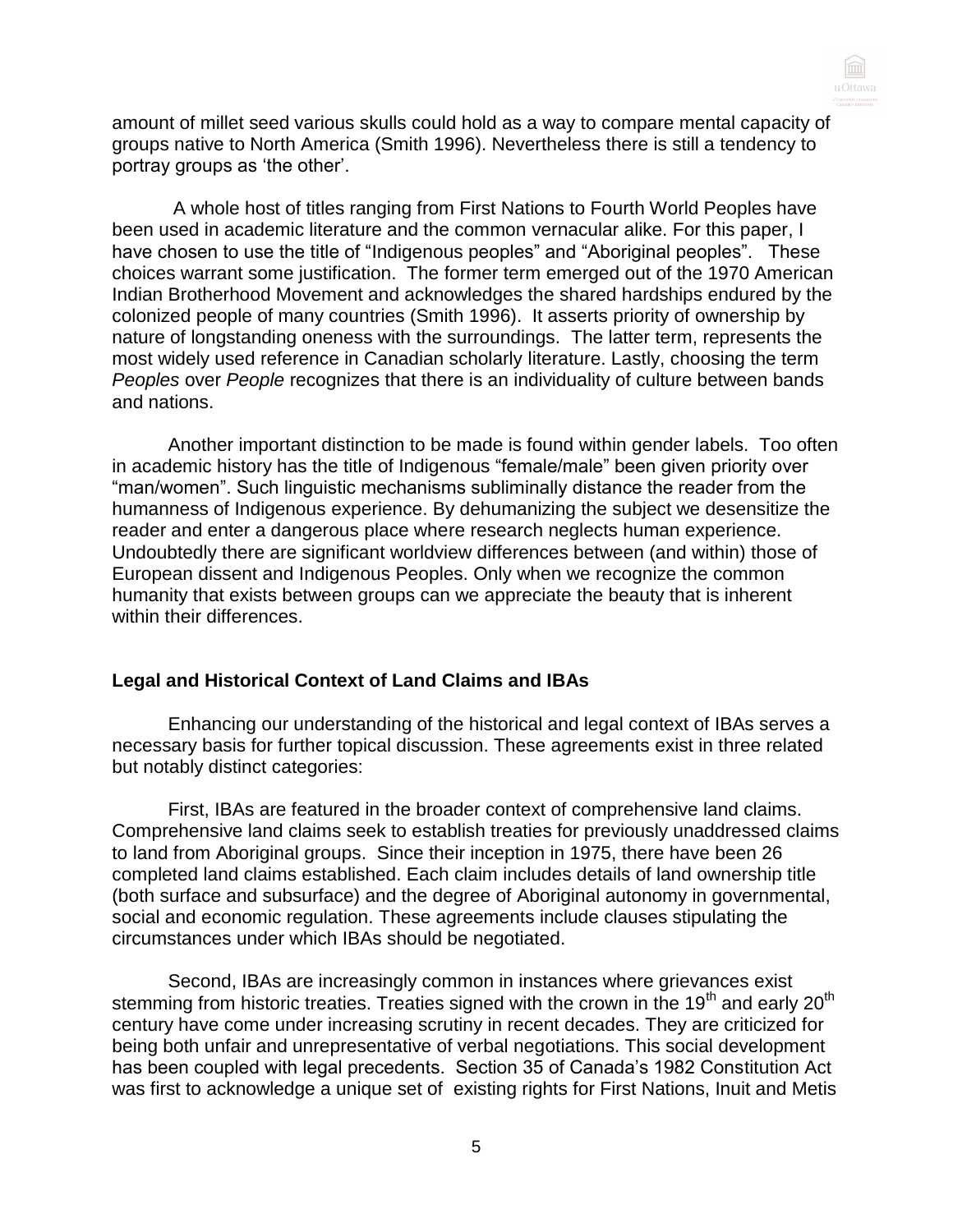

peoples *sui generis* - as a distinctive class (Constitution Act 1982). Together, these developments have broadened federal/ jurisdictional consultation and compensation beyond contractual obligation. IBAs represent one such way a government may choose to recognize the local rights to an area.

Finally, IBAs can be formed even in the absence of existing treaties. Recent legal history has underscored the Canadian government's special duty of care owed to Aboriginal peoples. The 1990 *R. v Sparrow* clarified Aboriginal constitutional rights as deserving of consultation and fair compensation in the event of government expropriation (Sparrow 1990). It also stated that Indigenous peoples have a right to natural resources for subsistence. The subsequent 1997 *Delgamuukw v BC* outlined Indigenous land title and articulated land use negotiations as requiring dialogue "in good faith" generally exceeding "mere consultations" (Delgamuukw 1997). While there remains substantial ambiguity about what these consultations entail, it is accepted that the level of accommodation given should be proportional to the impact experienced by the land claimant, regardless of land claim negotiation status. However, Indigenous land treaty rights are not synonymous with absolute ownership. Much debate still surrounds the ownership of subsurface resources, particularly in instances where extraction threatens traditional land use activities.

The duty to consult has historically been the responsibility of government. However recent trends of neo-liberalization in the area of northern development are obvious (Cameron & Levitan, 2014). We will further examine the ramifications of this trend on community cultural development later. For now it is sufficient to submit that, in instances of prospective development, the government has increasingly reduced its involvement. Impact Benefit Agreements exclusively between extractive industry firms and local bands now represent jurisdictional fulfilment of fiduciary duty through consultation. While there is no legal basis for IBAs as a substitution for government consultation, it remains a widely accepted alternative provided the developer makes "all reasonable efforts" to consult (Aboriginal Consultation 2011). Failure to do so can result in the stoppage and revocation of development permits as seen in *Taku River Tlingit v BC* (Gibson & O'Faircheallaigh 2010).

This new trend has spawned 63 IBAs in various stages of development (NRCAN 2015). The rise of these agreements has been met with much positivity. Broadly speaking, it is part of a greater movement towards respect for Indigenous land claim rights (O'Faircheallaigh 2013). In a sphere wrought with a painful colonial past of paternalism through interventionism, IBAs provide a previously unseen level of selfdetermination. More specifically, they provide a host of benefits ranging from social programming to economic stimulus. We will examine the characteristics of these agreements now.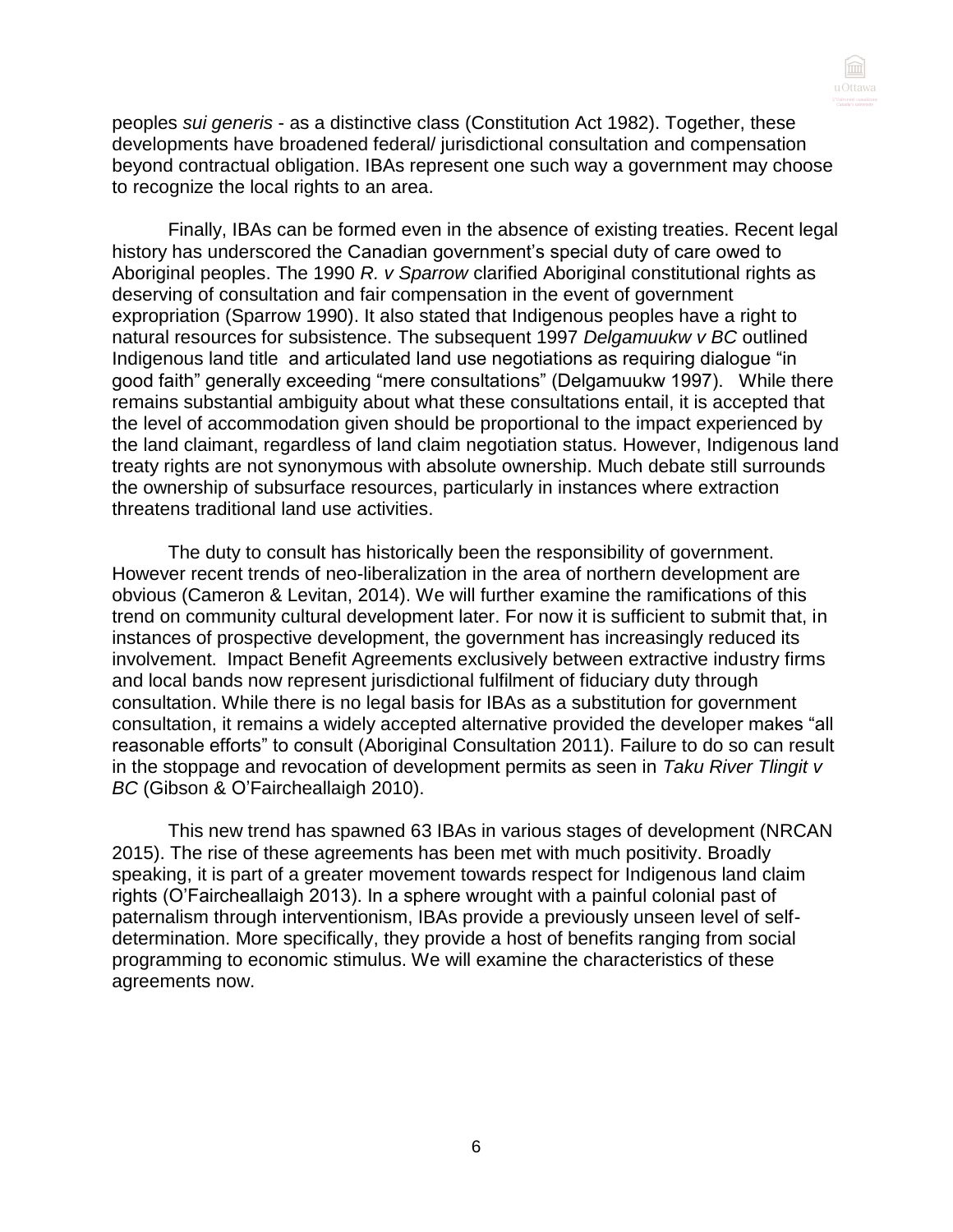

# **Typical Features of IBAs**

While no two Impact Benefit Agreements adhere to identical same shape or form, there are six areas of provision; labour, economic development, community, environmental, financial and commercial (Sosa and Keenan 2001). While accessing any single IBA is prohibited due to contractual confidentiality examples within each category may include but are not limited to the following:

- *Labour Provisions* ensure employment accessibility for the local Indigenous population through preferential hiring, Indigenous staffing quotas, and seniority in the event of layoffs.
- *Economic Development Provisions* fosters the relationship between local indigenous-owned enterprises and the extractive firm. This includes engaging with local entrepreneurs to meet the supply needs of mine through priority bidding.
- *Community Wellbeing Provisions* can be assisted through capacity building programs. These include addressing societal ills through education, social programming and physical infrastructure. Such programs also include cultural recognition efforts enacted through work-site language protection and local dietary provisions for Indigenous workers.
- *Environmental Provisions* may be decided on in concert with Environmental Impact Assessment (EIA) results. Monitoring committees can be established to oversee environmental commitments and contractual obligations.
- *Financial Provisions* determine the timeline, amount and specific means of compensation for stakeholders. Community payments, individual claims, and demographic specific trust funds represent common examples.
- *Commercial Arrangements Provisions* include legal and logistical provisions such as dispute resolution, confidentiality and long-term community obligations.

While the examples stated here are not exhaustive, they represent many of the ways in which IBAs can benefit the community. It should, however, be noted that the benefits accrued by such an agreement do not always meet the expectations set out in the contract. There exists significant space for interpretation, corporation-based exit clauses, and unforeseen community impacts. Therefore, the benefits of IBA contracts require scrutiny on a number of different levels.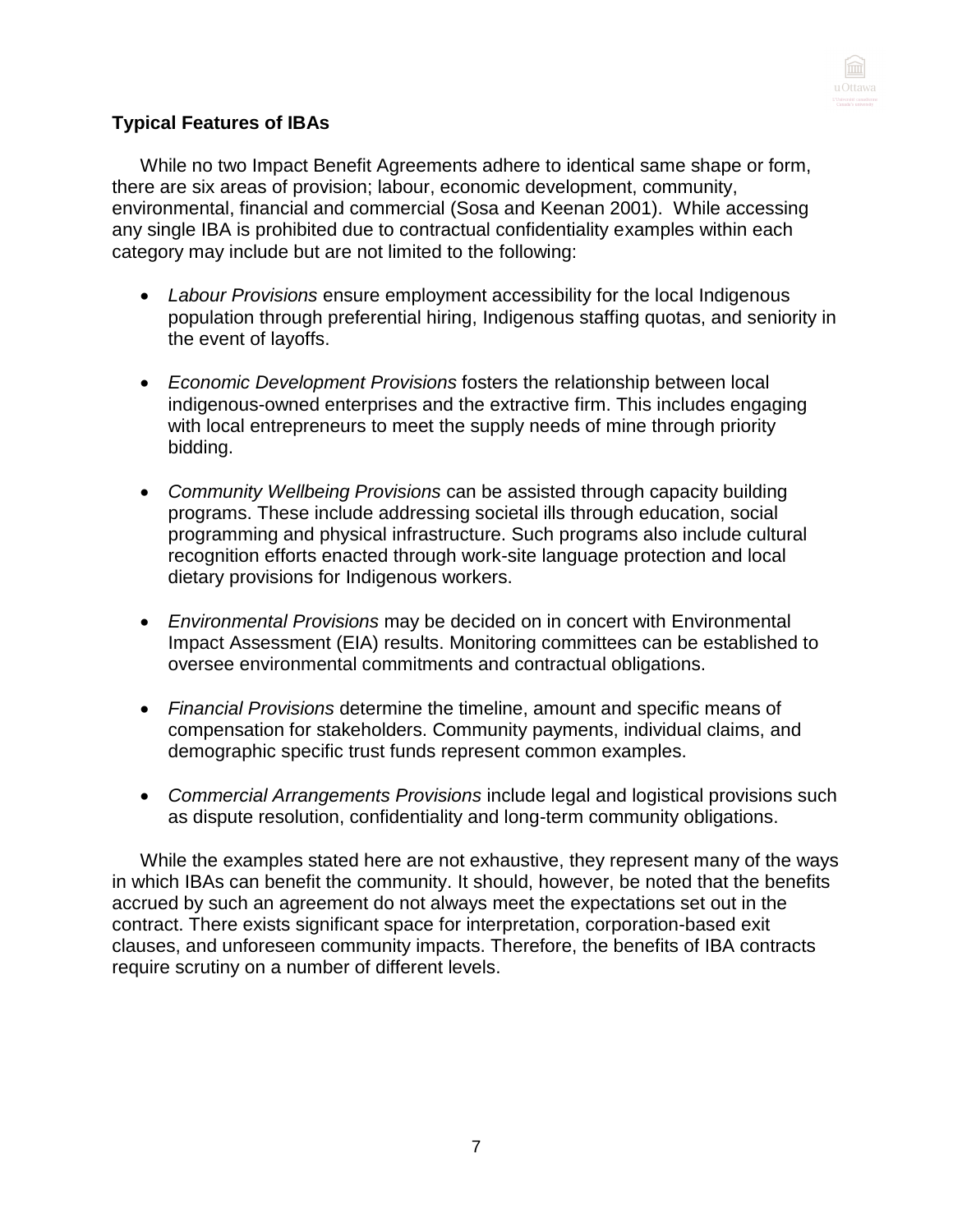

# **Current Realities: Indigenous Peoples in Canada**

Having outlined the legal environment in which IBAs are typically formed, we may now move our examination to the broader socio-economic landscape of Indigenous peoples in Canada. Understanding the relative disadvantages which exist serves as an important foundation to further discussion evaluating the impact of IBAs of Indigenous life. Given that most IBAs are applicable to rural reserve settings, we will focus our discussion on these key segments.<sup>1</sup>

Indigenous people represent the fastest growing segment of Canadian society. According to the 2011 National Housing Survey, 697 510 people declared Aboriginal status. This 4.3% of the population marks a dramatic increase from 2.3% calculated for the 1996 survey. Almost half of these individuals (324 780) live on reserves. For working age Indigenous peoples (25-60) the general employment rate for those living on reserves is 51.9 % compared to 65.8% off reserve and 81.6% of the broader Canadian population. The median income for on-reserve Aboriginal peoples is just over \$14 000 compared to \$33 000 by the average Canadian. It is worth noting that the income figure varies greatly between Aboriginal status and location as seen below in Figure 1 (Wilson and Macdonald 2014). Within the urban Aboriginal population there have been improvements in closing the existing gap with the Canadian society (Cingano 2014). Conversely, the march towards income equality between on-reserve Aboriginal peoples and the general Canadian public has shown virtually no progress over the last two decades (AANSI 2013).



**Figure 1: Median Income by Aboriginal Identity and Reserve Status (2006)**

Source: Wilson and Macdonald 2014

  $1$  All figures are drawn from Statistics Canada 2011 unless otherwise noted.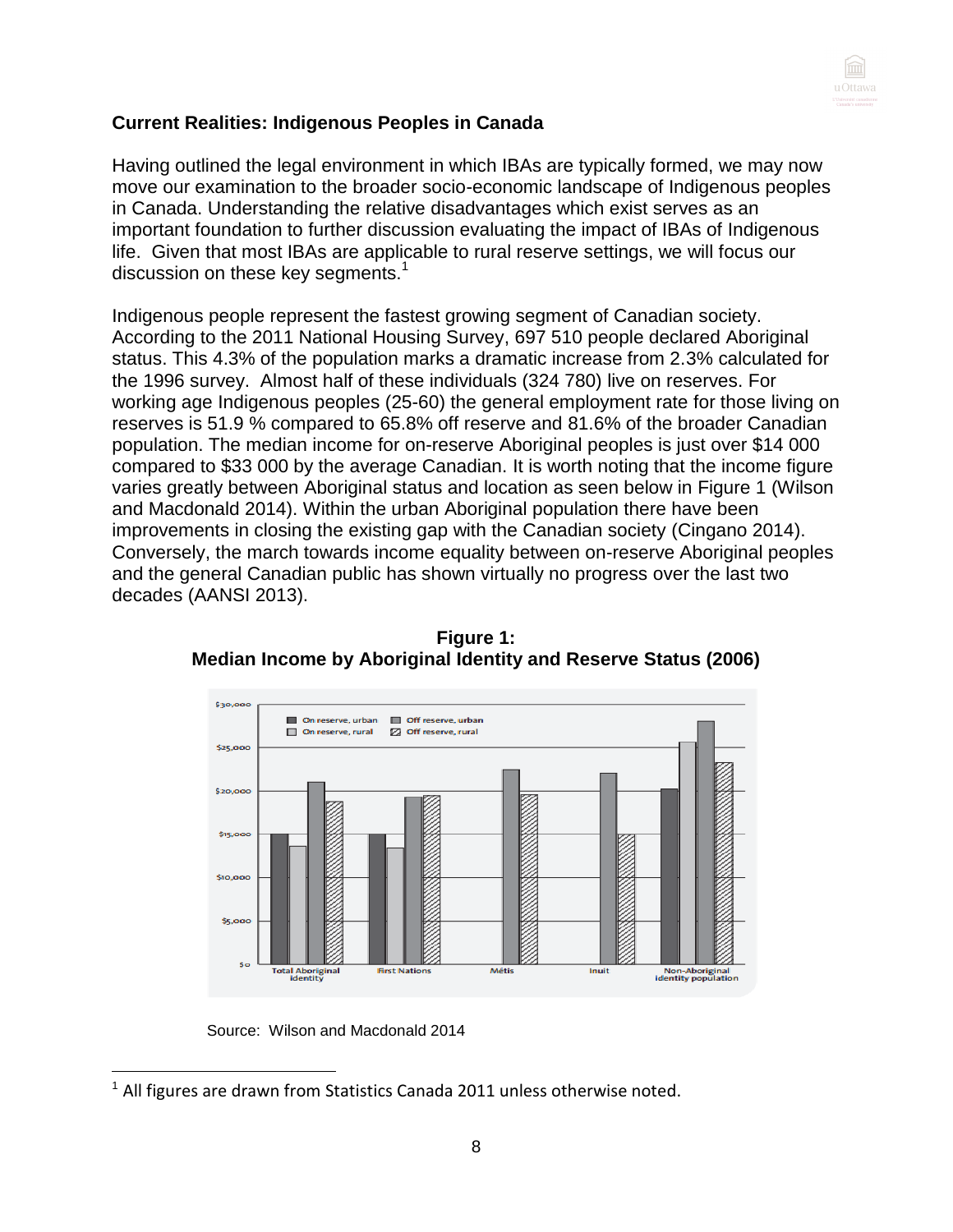

In 2015 Indigenous and Northern Affairs Canada had a budget of \$8.2 billion for Aboriginal spending. 70% of this budget was allocated for education, social assistance, community development and infrastructure (AANSI 2015). These funds are targeted at addressing some of the dire needs existing for those living on reserves. On-reserve income assistance dependency rates are 33.6%. Houses deemed in need of major repairs total 42.5% with 20% of Indigenous people deemed in need of additional housing. 32% of Aboriginal peoples have not completed high school compared to only 14% of the rest of the Canadian population. Similarly only 8% of Aboriginal men have a university degree. As we shall see the numbers are more promising for women.

The Community Well Being Index (CWB) seeks to incorporate the aforementioned criteria into a broader measurement with the intent of developing a holistic comparison. The index takes into account four criteria; income, housing, labour market involvement and education. While the measurement is imperfect, its results are nonetheless telling. According to the 2011 National Household Survey, the 644 Indigenous communities averaged a 24% lower index score than 3784 Non-Aboriginal communities. We will return to the topic of CWB in greater detail when evaluating the economic effect IBAs have on communities.

These large disparities have led some to question the way in which figures are tabulated. On-reserve residency can hold substantial benefits. Harvested meat, produce and wood burning capacity as a source of heat add to the economic wellbeing of many bands, but are largely unquantifiable. However, environmental degradation and increased costs associated with goods consumption beyond food and warmth necessities exacerbate the problems of income inequality within the subsistence lifestyle of these communities.

Negative economic determinants caused by spatial factors are evident in daily life. For many on-reserve Indigenous peoples these include challenging transportation logistics and climatic realities. Both factors increase cost of living expenses, limit agricultural productivity and limit connectivity with major markets. However, locational disadvantages for on-reserve Aboriginal people are not the sole basis for their income inequality. Rural non-Aboriginals Canadians earn \$4492 more than rural on-reserve Aboriginals and \$2250 more than urban Aboriginals (Wilson and Macdonald 2014). Therefore the answer to solving the question of income disparity between on reserve Aboriginals and the rest of Canada exists outside of exclusively locational considerations.

The argument that there is something inherently detrimental to earning income while living on-reserve seems to be false. Although there exist many social issues onreserve, the earning capacity potential is not drastically reduced simply by working there. Non-Aboriginals working on reserves earn twice as much as Aboriginals in the same locations.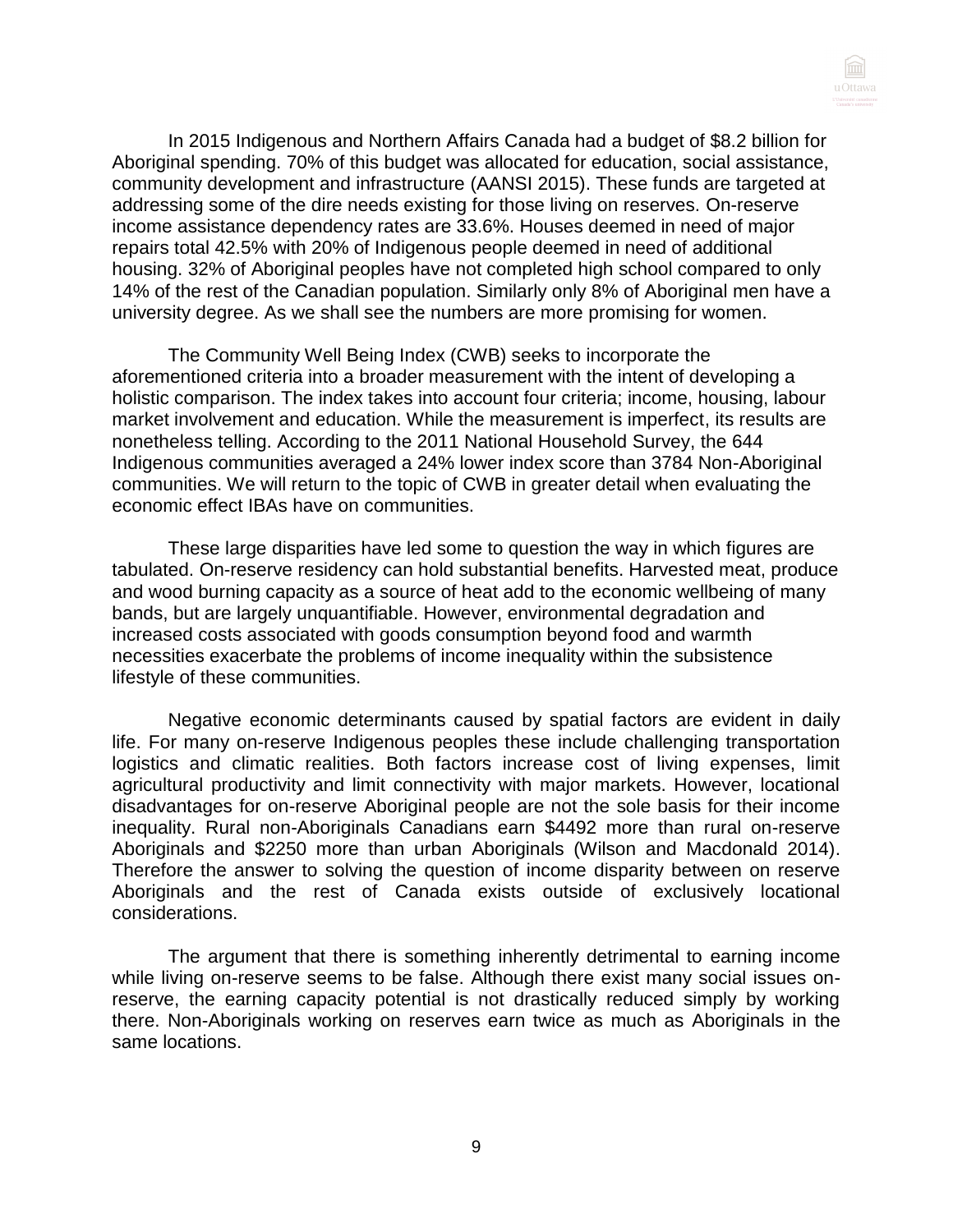

#### **Current Realities: Indigenous Women in Canada**

Statistics would suggest that Aboriginal women are marginalized participants within the context of their own community and the broader Canadian landscape. Despite a diverse set of cultural practices and community roles throughout Canada, identifying the general social and economic realities is important in adopting a gender based lens to evaluate the impact of IBAs. At present, on-reserve Aboriginal woman have a 20.6% unemployment rate and median income of \$12,466. Education gaps are evident with only 59% Indigenous women who hold post-secondary education compared to 77% of non-Indigenous women (Statistics Canada 2006). These inequalities reflect a low Community Well Being standard which exists across Indigenous communities.

Occupational responsibilities for women in isolated communities are typically complex. They include professional occupations, along with childrearing and agricultural activities. The percentage of teenage and single mothers is substantially above the Canadian average. Family size is also larger with four or more caregivers commonly reported (National Household Survey 2011).

Indigenous women experience employment levels and educational attainment figures which exceed their male counterparts at the high school, college and university level (Wilson & McDonald 2013). Despite this, they face a disproportionate amount of poverty, health and safety concerns (Adelson, 2005). They are four times as likely to experience violence as non-Aboriginal women and the severity of this abuse is more likely to be extreme in nature (Brownridge, 2008). Finally, they are significantly more susceptible to physical abuse and psychological distress as the result of substance abuse (Jacobs & Gill 2002).

#### **Economic Implications of IBAs: Existing Studies**

As described in the introduction, IBAs are often part of larger self-governing treaties. These "modern" treaties first emerged within the Canadian context during the 1970s. Prior to their formulation, Aboriginal bands land rights were often unclear in a variety of respects. This included questions about governance autonomy, land use rights and, of particular interest to this analysis, rights to subsurface resources. The impacts of these modern treaties have been the focus of significant analysis in recent years. Studies by Pendakur & Pendakur (2015), Aragon (2015) and Beauregard and Flanagan (2014) each seek to identify the benefit of government granted autonomy.

In *The Effect of First Nations Modern Treaties of Local Income,* Fernando Aragon (Aragon 2015) evaluates the effects of modern treaties which give greater (though not total autonomy) to Aboriginal groups. Canada has 22 self-government agreements involving 36 communities across the country. He finds that since their respective signings, modern treaty agreements have increased real income in participating Indigenous communities by 17% since 1991. Given the large numbers of systematic differences between treaty and non-treaty (or historic treaty) bands, Aragon refrains from directly comparing the two. Instead the study compares the performance of groups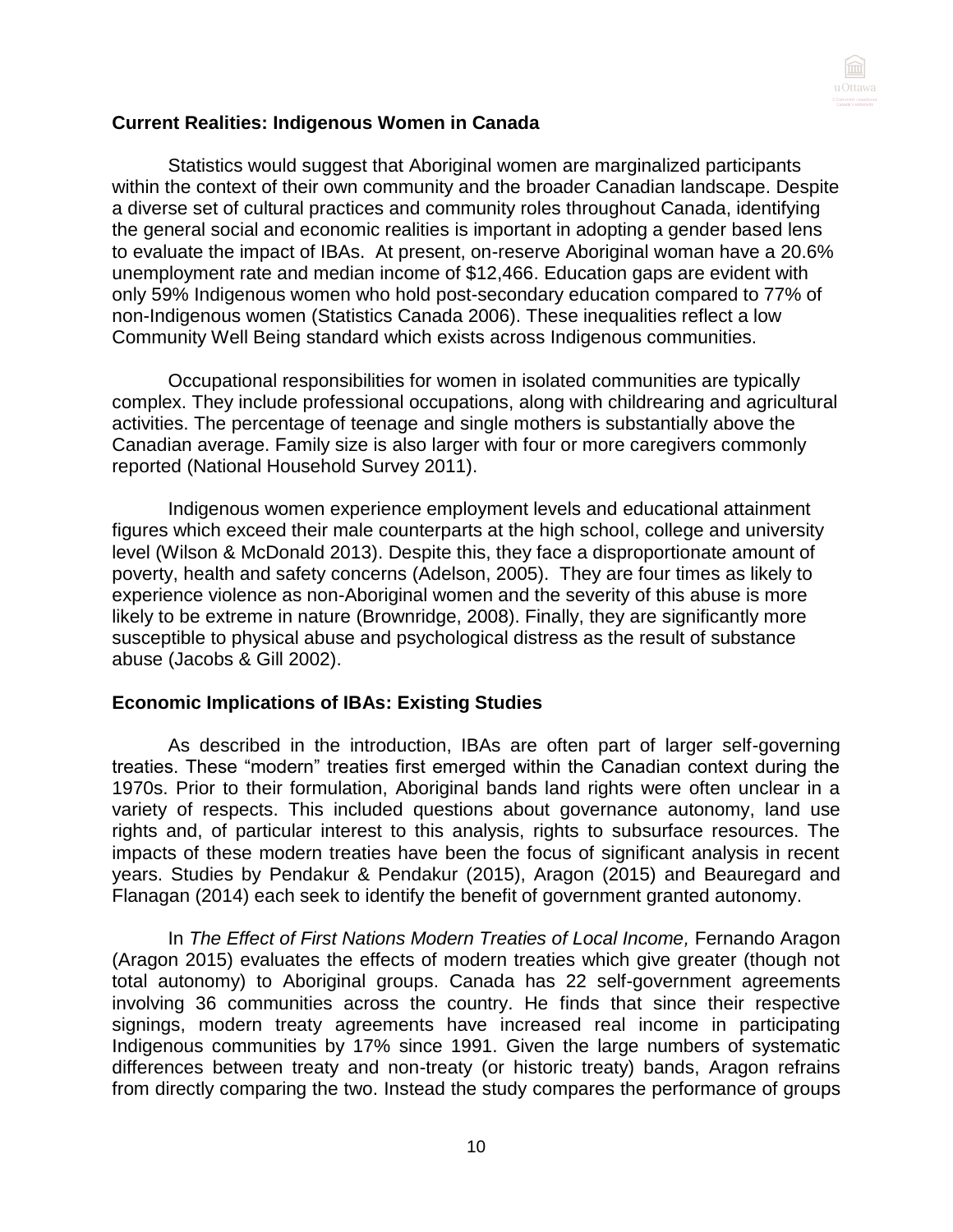before and after, against those who have yet to sign an agreement. This 17% increase represents a \$3000 yearly supplement. Additionally, treaty signing bands are less dependent upon government transfer payments for their income.

The effect of treaty implementation specific to the mining sector is even greater. Workers in the mining industry experience a 41.2% increase in income. Aragon hypothesizes that such a substantial increase is largely owed to the reduction of transaction costs associated with the development of extractive industries. Costs such as the legal obligation to consult and jurisdictional disputes between Aboriginal, federal and provincial governments present large obstacles in the absence of modern treaty agreements. More broadly, the number of mines has increased greatly (Figure 2). This is due to an expedited negotiation process and increased incentive for Aboriginal bands able to accrue greater benefits.



# **Figure 2: Average Number of Mining Agreements in Treaty and Non-Treaty Bands**

In *An Analysis of the Socio-Economic Outcomes of Aboriginal Peoples Living in Communities Associated with Self-Government Agreements, 1991-2011* Pendakur and Pendakur (2015) offer a more rigorous analysis of the impact various types agreements have on quality of life outcomes. Of particular interest are results stemming from Comprehensive Land Claims (CLCA) and Self-Governing Agreements (SGA). As outlined in Legal Context above, the majority of CLCAs and SGAs feature a contractual demand by the government that IBAs be used as a negotiation mechanism between band and extractive industry. The study yields many positive findings. SGAs and CLCAs increased Community Well Being scores by three and four points respectively. However, this benefit may not be equally shared by all. While CLCAs led to a 44% increase in Aboriginal female income, SLAs had no discernable impact. A useful observation may be that IBAs play a crucial role in economic benefit but unless they are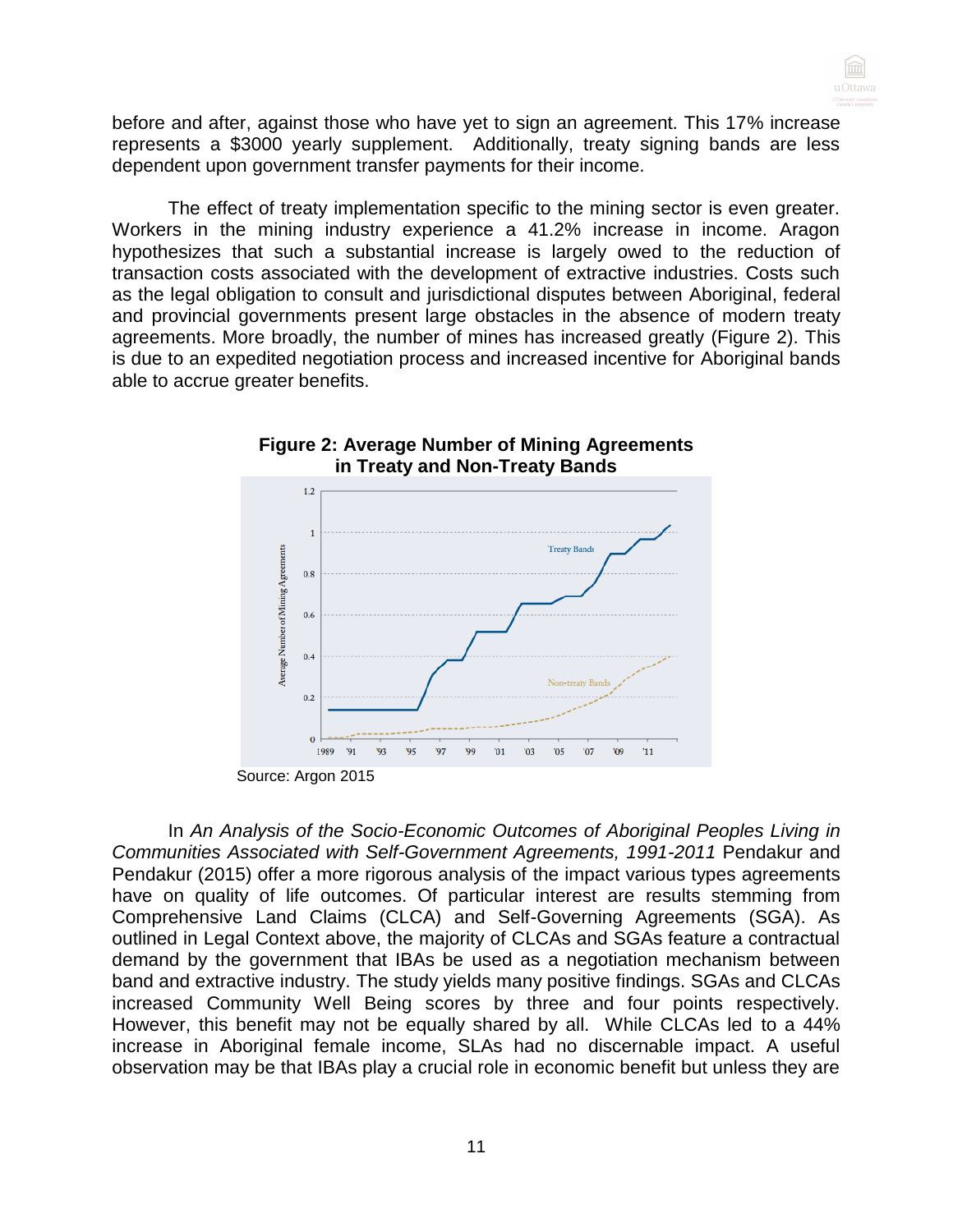

surrounded by complementary policy supports there is a potential for unequal dispersion of wealth.

In the Centre for Aboriginal Policy Studies' *Wealth of First Nations,* Beauregard and Flanagan (2014) analyze the extent to which property rights and autonomy impact Community Well Being. Given that property rights and autonomy comprise two key features of any IBA, understanding its impacts are useful. In addition to treaty signing the authors use three other factors as indicative of autonomy: Certificate of possession *(can an individual own land?),* on-reserve taxation *(does the governing authority have the ability to generate independent tax revenue?)* and level of financial management assistance *(does the governing authority have the skills based capacity to administer these programs?)*.

The study measured 463 reserves and found that each of the aforementioned variables was correlated with a higher CWB even after controlling for cultural background and the remoteness of location. Questions persist about the direction of causation. Do good governance and property rights lead to a higher level of wellbeing or does a higher level of wellbeing lead to better governance and property rights? Despite these uncertainties, there remains value for the scholar studying IBAs which reinforces the findings of previous studies; greater autonomy is correlated with greater prosperity.

Each of these studies adds a unique layer of understanding to the trends of autonomy and self-governance. IBAs represent a major component of this emerging trend. However, as seen in Pendakur and Pendakur's work, there are other factors policy mechanisms at work in each of these studies which renders the effectiveness of our IBA specific analysis limited.

#### **Economic Implications of IBAs: A Focused Lens**

Given the importance of this field and the limited research conducted, there is value in conducting new research using already existing data. In response to this need, the author conducted analysis which is specific to IBA participating communities. The data collected in the following pages, is the first attempt to measure differential advantages, through CWB index statistics, accrued by IBA specific communities above the non-IBA participating communities.

There are some obvious limitations with this approach. First, IBAs are relatively new phenomena with the some of the benefits and costs taking years and even generations to become visible. Investment in education, a common component of many IBAs, is a good example of this. Second, the sample does not control for already existing differences between local communities. It is possible that the communities who have the capacity to negotiate an IBA are already better off. A higher CWB score may have been achieved regardless of contract outcome. Finally, CWB indices feature limitations by nature of their simplicity. Four measurements are insufficient to capture the quality of an individual's life. More importantly, census subdivisions are not always divided along reserve lines. This dilutes the data by occasionally capturing non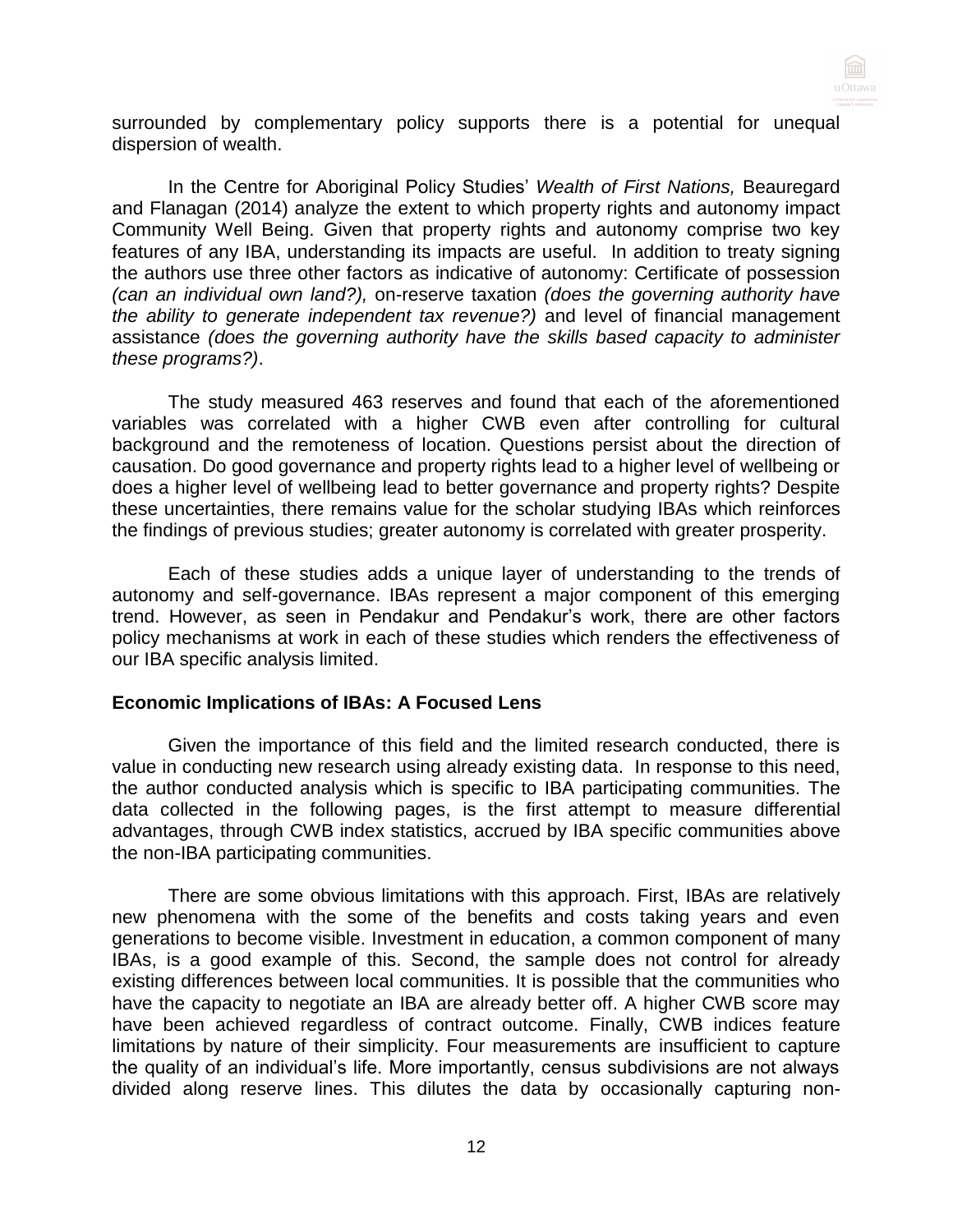Aboriginal habitants. Despite these concerns, the following data analysis provides us with a useful baseline by filtering results in a unique fashion. Nevertheless examining each category will serve as a useful basis for developing preliminary hypothesis and further research.

While contractual details of IBAs are confidential, the list of benefitting parties are publicly available. As of 2013 there were 42 IBAs in Canada. These agreements are often found to have multiple community beneficiaries. Likewise, a community may be signatories for multiple IBAs. For instance, the northern Quebec community of Uashat is featured in four different IBAs with two different companies. As a result, 63 communities are identified as receiving some compensation from extractive firms. Of these communities 9 have a global non-response rate of 50% or greater and have therefore been excluded from analysis.

The 54 remaining communities yielded some interesting results against the national averages. The disparity between Aboriginal communities and non-Aboriginal communities have been well documented. Non-Aboriginal Canadian communities have an average CWB of 79 while Aboriginal communities have a mean of 59. For obvious reasons then, our analysis compares the 654 Aboriginal communities to the 63 Aboriginal communities receiving IBA benefits less the nine communities with insufficient data.

The characteristics of these communities compared to the larger set of Aboriginal communities are fascinating. T-tests were conducted on each of the five categories listed below. All relationships were determined to be statistically significant up to a confidence interval of 95%. In the area of income, the score is defined in terms of total income per capita, using a logarithm to give greater weight to account for the diminishing marginal utility of wealth accumulation. Aboriginal IBA communities demonstrated a 13.7 point improvement over Aboriginal communities at large. The spread between these communities and the average Canadian community was reduced to single digits. The success of IBAs in raising a community's income may be partially expected due to the influx of income in a given area. This result should not be taken for granted. Mines are often hundreds of kilometers from any communities. In many cases, 'foreign' mine workers have very little affiliation with the reserve which the IBA benefits. Therefore, while the data may be partially skewed as a result of non-aboriginal people living in a given census area, the existence of the agreement is nevertheless producing positive results for Indigenous inhabitants.

|                           | Aboriginal IBA    | Aboriginal        |
|---------------------------|-------------------|-------------------|
| <b>Community Type</b>     |                   |                   |
| Income                    | 73.9              | 60.2              |
| <b>Standard Deviation</b> | 12.9              | 13.58             |
| Sample Size               | 54                | 644               |
| Confidence interval       | $73.9 + (-3.521)$ | $60.2 + (-1.051)$ |

| <b>Figure 3: CWB Income Comparison</b> |
|----------------------------------------|
|----------------------------------------|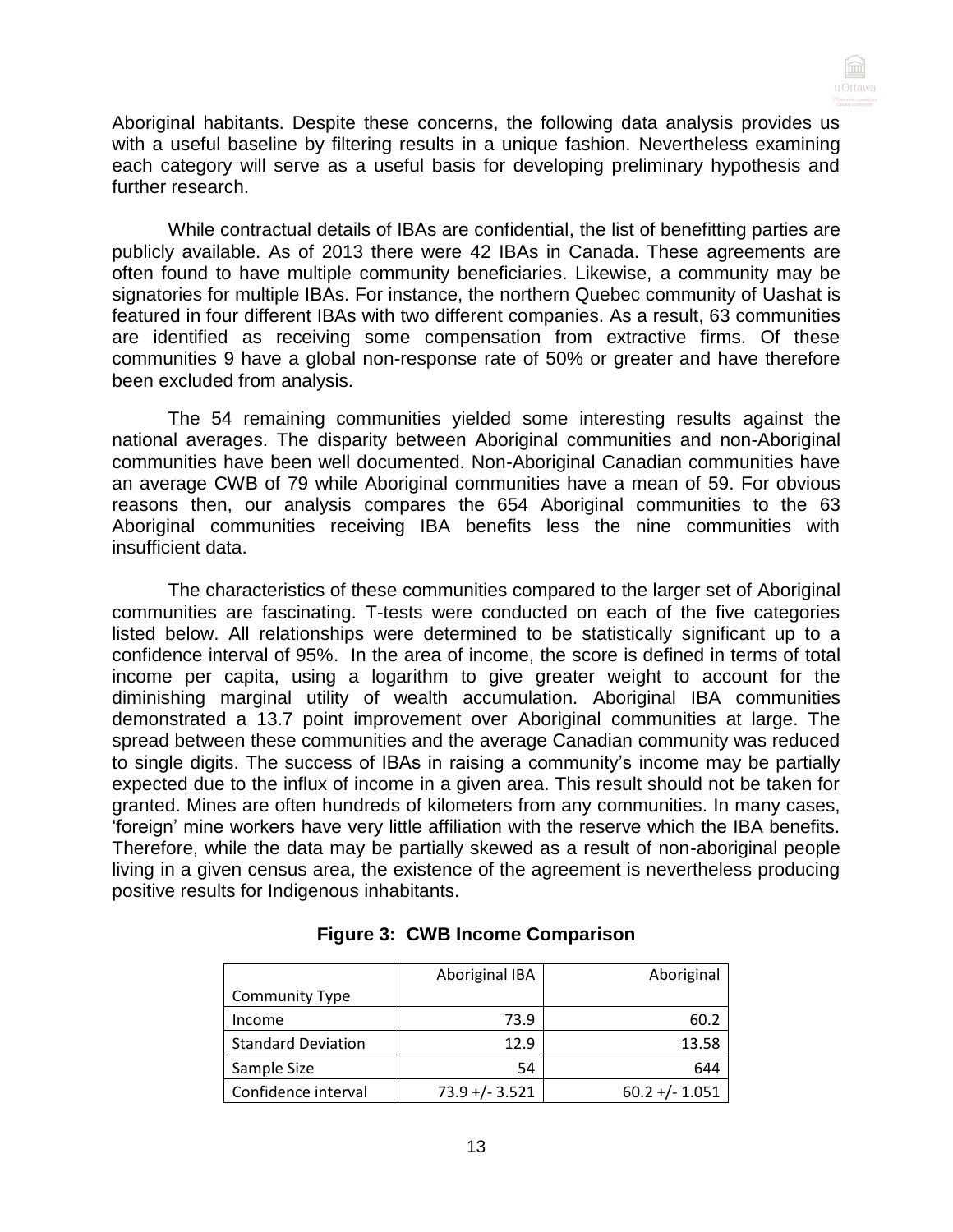

| p-value | ⊿∩ ר |
|---------|------|
|         | ט.י  |

More surprising then income disparities are that of educational attainment levels. The education component of the CWB index includes two elements. The first and most significant element is high school certification. The second element relates to having a university degree (bachelor's degree). Education overall scores will tend to be low because only a minority of the adult population has a university degree in Canada. Given that IBAs prevalence is a relatively new phenomenon, it is somewhat surprising that the average score is almost five points higher than Aboriginal communities without an IBA. Again, the influx of non-Aboriginal on-reserve workers undoubtedly contributes to this improvement. Nonetheless a community with better education facilities and readily available local jobs upon graduation incentivizes prospective workers.

|                           | Aboriginal IBA    | Aboriginal        |
|---------------------------|-------------------|-------------------|
| <b>Community Type</b>     |                   |                   |
| Education                 | 40.8              | 36.1              |
| <b>Standard Deviation</b> | 11.7              | 12.86             |
| Sample Size               | 54                | 644               |
| Confidence interval       | $40.8 + (-3.193)$ | $36.1 + (-0.995)$ |
| p-value                   |                   | 0.00651           |

# **Figure 4: CWB Education Comparison**

The housing results mirror aforementioned education findings with just under a five point improvement. The housing component comprises indicators of housing quantity and quality. Housing quantity is defined as the proportion of the population living in dwellings that contain no more than one person per room. Housing quality is defined as the proportion of the population living in dwellings that are not in need of major repairs. As housing shortages represent one of the most of oft-cited social issues in Aboriginal communities, any improvements are noteworthy. Many have posited that the lack of shelter contributes to a decreased sense of security and independence from which other social ills begin to emerge.

|                           | Aboriginal IBA    | Aboriginal        |
|---------------------------|-------------------|-------------------|
| <b>Community Type</b>     |                   |                   |
| Housing                   | 74.9              | 70.7              |
| <b>Standard Deviation</b> | 12.4              | 14.95             |
| Sample Size               | 54                | 644               |
| Confidence interval       | $74.9 + (-3.385)$ | $70.7 + (-1.157)$ |
| p-value                   |                   | በ በ217            |

# **Figure 5: CWB Housing Comparison**

Labour Force Activity, like income, yields expected yet exciting results. Labour force participation is calculated by determining the proportion of the population, aged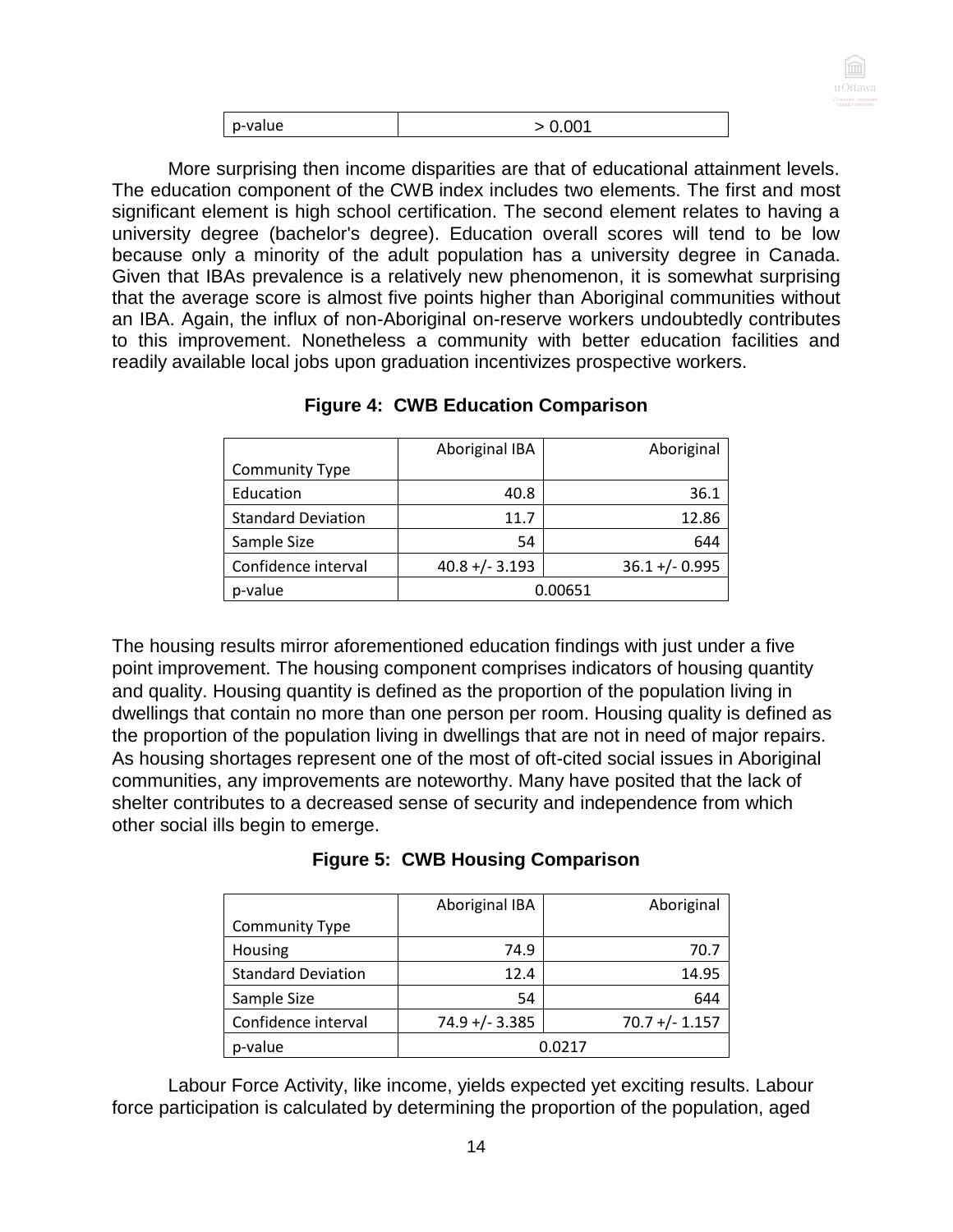

20-65, that was involved in the labour force in both the week and day prior to census collection. This shows us that, more than just income, Aboriginal communities with IBA agreements have a substantially larger portion of their population engaging in meaningful, fulltime labour.

|                           | Aboriginal IBA  | Aboriginal       |
|---------------------------|-----------------|------------------|
| <b>Community Type</b>     |                 |                  |
| Labour Force Activity     | 76              | 68.8             |
| <b>Standard Deviation</b> | 7.9             | 10.08            |
| Sample Size               | 54              | 644              |
| Confidence interval       | $76 + (-2.156)$ | $68.8 +/- 1.146$ |
| p-value                   |                 | > 0.001          |

**Figure 6: CWB Labour Force Activity Comparison**

The improvement in every one of these categories for Aboriginal groups with IBAs is telling. Even when acknowledging the limitations of CWB data collection, there remains an obvious benefit for those participating in these agreements indicated by a 12.7% increase in average scores. While the results fall short of the Canadian average, one could plausibly hypothesize that the gap will continue to close. Most of the IBAs listed here are less than a decade old with resource body life often expected to be greater than 50 years.

|                           | Aboriginal IBA  | Aboriginal      |
|---------------------------|-----------------|-----------------|
| Community Type            |                 |                 |
| <b>CWB</b>                | 66.5            | 59              |
| <b>Standard Deviation</b> | 8.5             | 10.4            |
| Sample Size               | 54              | 644             |
| Confidence interval       |                 |                 |
| (95% confidence)          | $66.5 +/- 2.32$ | $59 + (-0.805)$ |
| p-value                   |                 | > 0.001         |

**Figure 7: CWB Overall Comparison**

These figures are even more encouraging when one considers anecdotal testimonies of success. The Osoyoos band in southern British Columbia was an impoverished First Nation in the 1980s. Thanks in large part to an IBA, the band was declared self-sufficient in 2005 and posted a 2.6 million dollar profit in 2013 (Macdonald 2014). Similarly, the Qikiqtani Inuit Association is reaping the royalties from its Mary Bay Iron mine as outlined in its IBA. In 2014 the association posted a surplus of 18.7 million dollars and larger figures are expected in the years to come (Qikiqtani 2015).

The economic upside to these agreements is undeniable. Furthermore, the rationale behind the use of these metrics seems almost second nature. These are not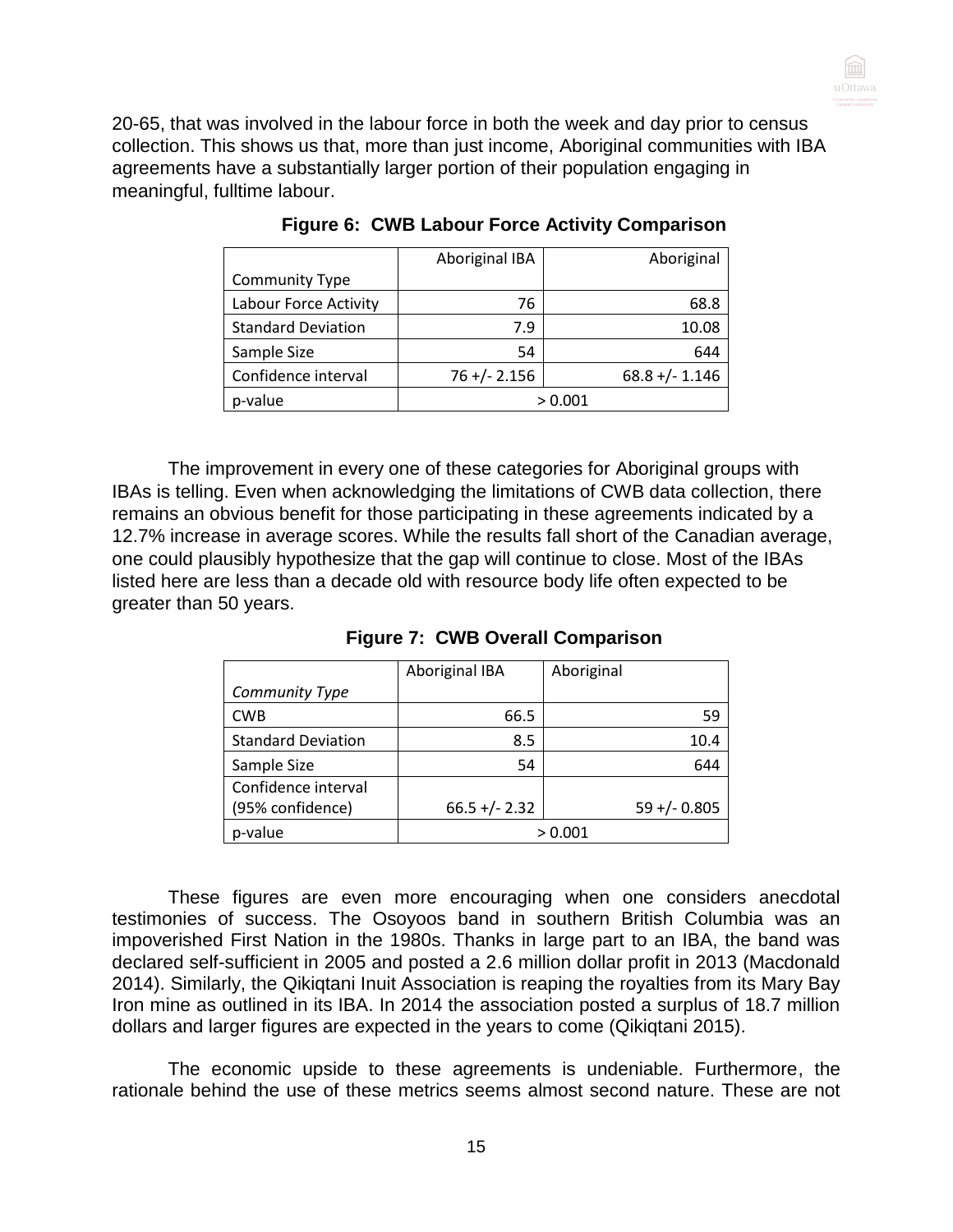

the only ways to conduct a cost benefit analysis. Before we identify other critical lenses, we must ask 'how did we arrive here?'

#### **The Influence of Social Undercurrents: Neoliberalism**

When evaluating the merit of IBAs, one needs to recognize the external influences which shape our value judgements. Surface-level movements towards greater respect for culture are dwarfed by larger social undercurrents. Foremost among these is Neoliberalism.

As with any theoretical language there exists some ambiguity surrounding particular definitions. Nonetheless, the process involves the "policies and practices which seek to extend the market mechanism into areas of community previously organized and governed in different ways" (Bargh 2007). Much larger than a single political orthodoxy it is the underlying shift in beliefs harkening back to Smith's notion that what is good for the baker is also good for the butcher. As Povinelli states "Neoliberals do not merely argue that the market should be left alone. They argue that the market should be the general measure of all social activities" (Povinelli 2010).

Implicit in the neoliberal view, are a number of assumptions. First, there is an inherent pureness in the free market. Second, the betterment of the individual is the chief focus. Finally, determining what constitutes the aims of such betterment can be calculated numerically. These range from crude GDP calculations to broader quality of life statistics.

Applying such a view to Aboriginal policy is convenient for politicians and well received by the public. It "empowers" the Aboriginal peoples by both giving them autonomy and integrating them into the "real economy". For previously stagnant, isolated communities, IBA mining negotiations using this approach are seen as the "perfect panacea for development" (Howett 2011). Governments turn the social and physical infrastructure development responsibilities over to extractive industry firms, and the band is left to negotiate the terms and conditions. As we shall see, these decisions to utilize the corporation as a provider of social services have real implications.

To this point we have discussed a number of economic considerations, which favourably reflect the changes an IBA can produce. However, less quantifiable considerations remain important in evaluating the strengths and weakness of this business framework. These include understanding the costs and benefits through the lens of community impact, cultural integrity and gender. We now turn our attention to these considerations.

#### **Alternative Considerations: The Economic Cost**

The increasingly frequent use of IBAs represents a broader movement towards neoliberalist approaches in the area of governmental involvement (Cameron & Levitan 2014). The federal and provincial jurisdictions' willingness to cede control to Indigenous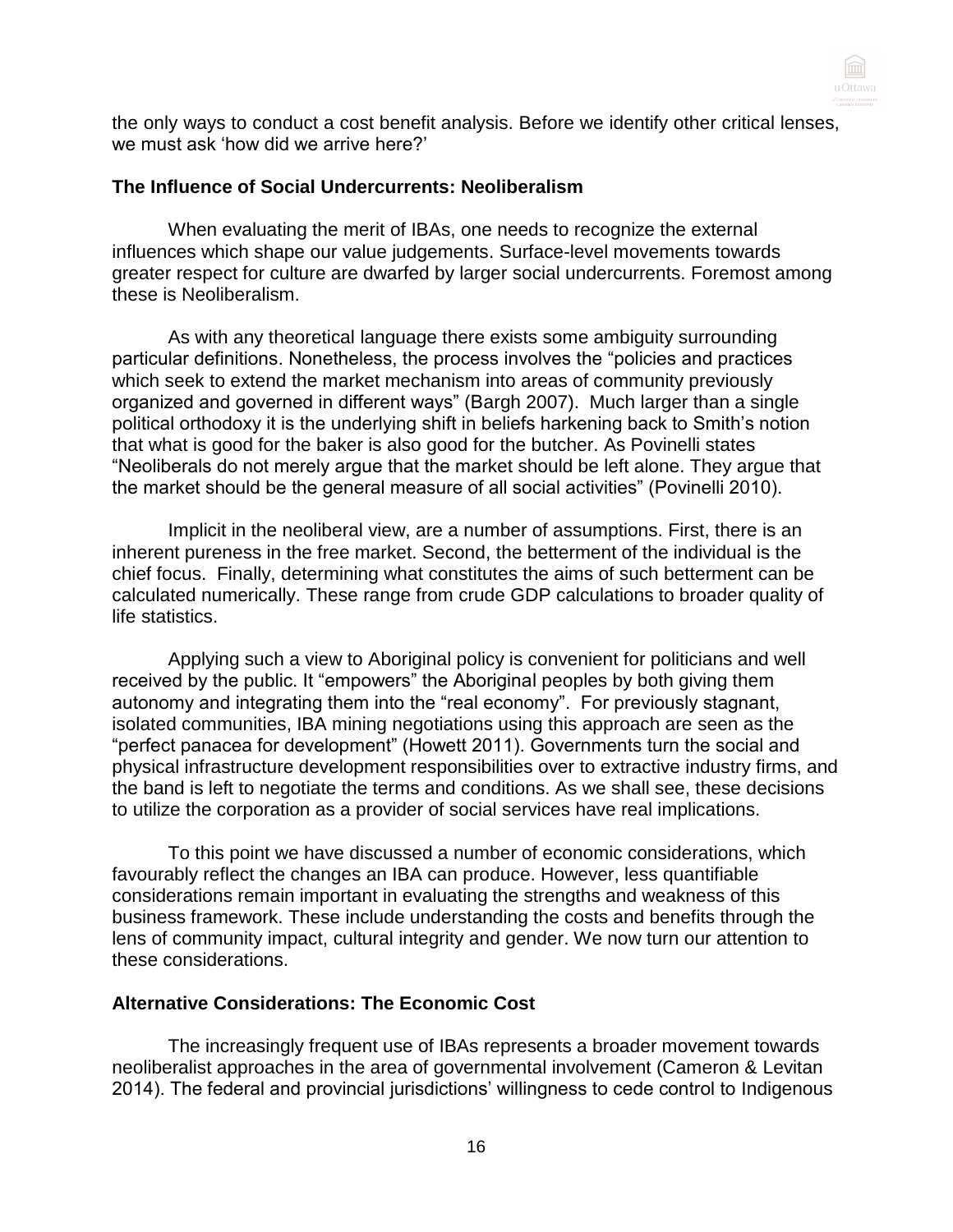

governments in extraction negotiation has been met with significant support. Such a move seemingly signals greater autonomy and a less paternalistic strategy. The appropriate level of optimism is less clear. Having previously examined the composition and positive clauses of an IBA, a discussion of the potentially negative externalities of these agreements is required.

#### *Social Supports*

Section 91(24) of the Constitution Act, 1867 (Constitution Act 1867) outlines the provision of protection and welfare for Indigenous peoples. Given the relative infancy of IBAs it remains to be seen if the provision of welfare provided by companies is simply augmenting or entirely replacing government social services. Issues of provision notwithstanding, the responsibility to protect Indigenous peoples has been significantly compromised (Cameron & Levitan 2014).

Historically, the assumption has been that welfare payments restricted local autonomy and acted as a barrier to individual independence. When private enterprise assumes this role it is viewed as a more 'natural' progression originating from the purity of the market. In such situations an impoverished Aboriginal community may end up no better off. The reality is they have received an influx of private cash while losing access to government funds (O'Faircheallaigh 2004).

#### *Legal Supports*

The majority of IBAs contain a confidentiality clause for all external parties. Insisted on by companies, these clauses only benefit local bands in their ability to conceal additional remunerations and thus reduce government claw backs<sup>2</sup>. If the government is unable to see the contents of the agreement, they are unable to guarantee their constitutionally bound role as protector. Small bands with relatively little experience in the process of negotiation are vulnerable to corporate exploitation. Once signed, such clauses significantly limit the power of bands in two ways. First, no formal engagement in the legal process is permitted by outside parties. Second, the ability to appeal to the public for support on matters of injustice is paralyzed (Gibson & O'Farcheallaigh 2010).

# *Environmental Supports*

Present legislation asserts the need for Environmental Impact Assessments (EIA) prior to the commencement of any major mining operation in Canada. Components of EIA are often included in IBAs and represent a related institution in the bargaining process. While public participation and stakeholder involvement is common,

 $^{2}$  The Northwest Territories residents of Ekati mine spent over 10 years in court following their 1991 IBA agreement with BHP to address the issues of government claw backs on benefits received. Eventually a settlement was reached which limited "gifts" between industry and band to \$1200 per person. Governmental limitations on benefits increases the inclination for aboriginals to sign confidentiality clauses. (Cameron & Levitan 2014)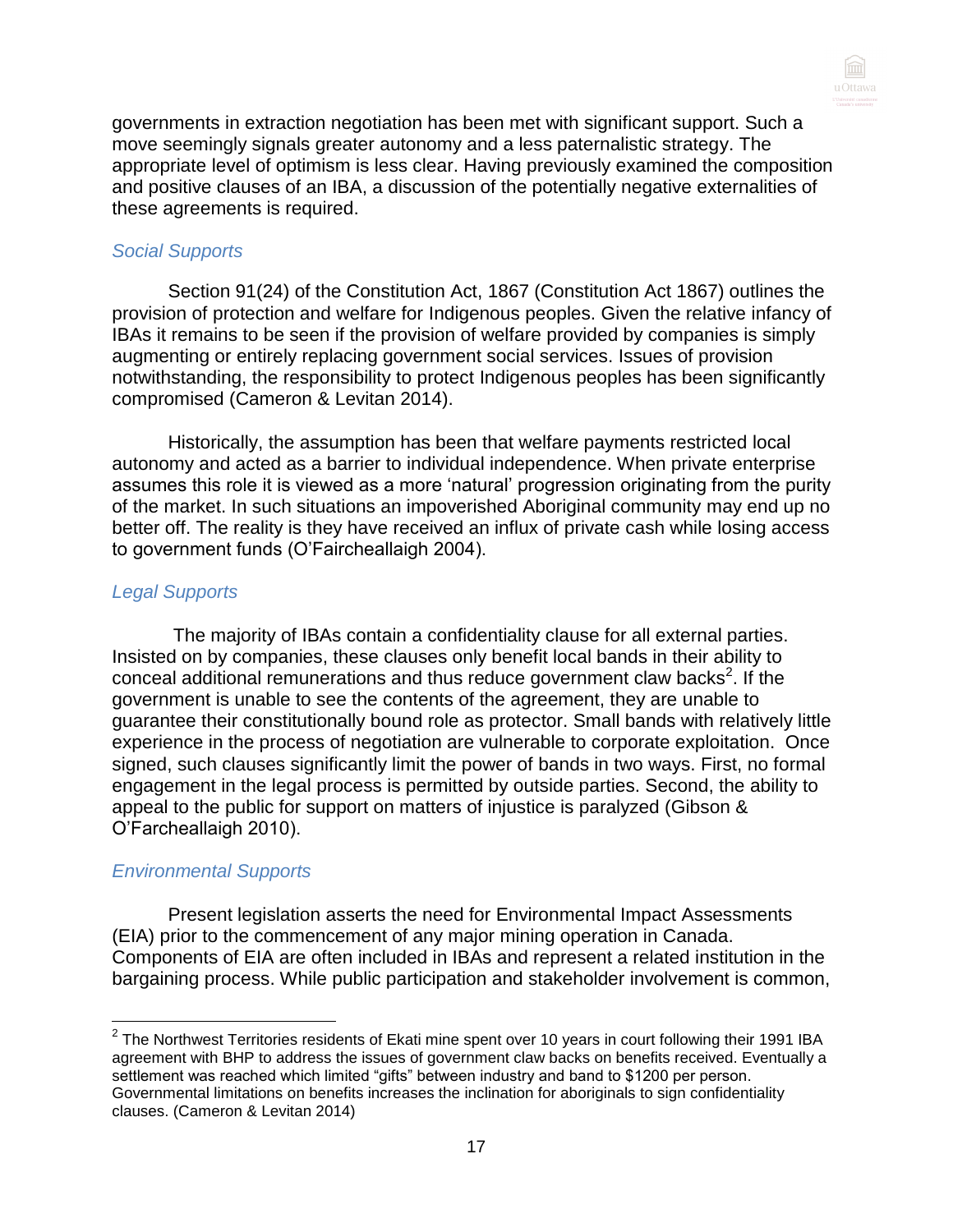

issues of concern persist. Presently, there are only limited requirements for the scope of EIAs beyond a duty to complete. This has led many to question the value of a report where procedure is emphasized over content (Cole et al. 2004). Efforts to standardize requirements for EIAs have been fiercely resisted by mining associations on the grounds that each situation warrants unique consideration. Another concern is Indigenous peoples' lack of involvement which Ritter (2000) posits can more accurately be labeled as "pseudo participation". While best practices suggest corporations maintain an Indigenous community member quota, there is skepticism about the extent to which their worldview is considered. Finally, provincial and territorial funding is not provided to these communities as a means to conduct independent assessments (Hipwell et al. 2002). Given that Indigenous knowledge of the local land is extensive, the inability to meaningfully contribute can lead to issues of decreased esteem (O'Farchaellaigh 2013).

Another aspect of the unequal power dynamic between companies and local bands is evident in the time horizon of utility in an area. The duration of a typical resource body is between 15-50 years and is only relevant to the company above a given price. Conversely, those who live in the community beyond the mineral body's life are left to deal with the long term ramifications. According to Bradbury's Dependency theory, Canadian firms construct mines at a specific price point and show no hesitation to leave in the event of profit losses (Bradbury 1980). This imbalance of power between community and firm is further exacerbated when limited labour development is exchanged for high value resources (O'Fairchealliegh 2013).

#### *Human Resource Supports*

Human capital plays a crucial role in the economic considerations of any mining development. Local staffing initiatives represent good corporate social responsibility practices by firms. As previously discussed, these practices are further encouraged by staffing ratios articulated in the community/firm contracts. Yet, the opportunity cost of this approach is the most highly skilled workers are no longer available for their previous job. Often this includes some form of local governance or capacity building. Over the last decade, this issue became apparent at least twice. The Northwest Territory Reserve of Lutsel k'e lost a number of their local governance employees to the De Beers diamond mine over the course of a few years. Similarly, Selkirk First Nation had a large scale immediate departure when people left for the nearby Minto mine.

The destruction of land is not only costly at the level of economic exchange but also identity. Much of Indigenous discourse identifies interconnectedness of community with the land on which it resides. If identity is inherently tied to an area, then the degradation of that region may simultaneously destroy a sense of self. Marxist literature builds on these threats to culture. It posits that whole Indigenous communities now function within the context of a capitalist system (Taussig 1980). Agreements mean that wages embed workers in capitalist system abruptly and leave them poorly situated for success. The rapidity of these changing economic arrangements presents severe changes in the cultural integrity of a group. We will now explore this aspect more closely.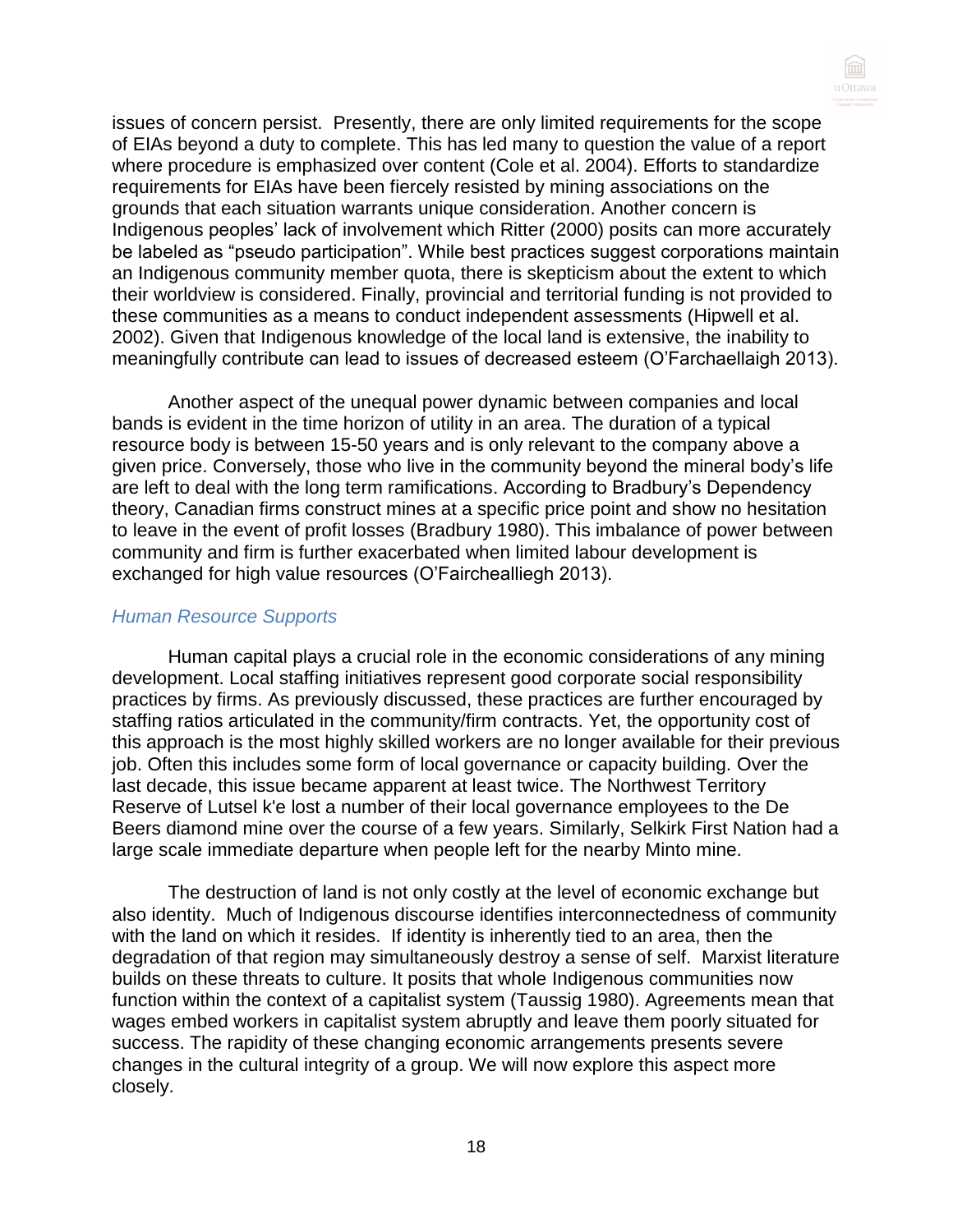

# **Alternative Considerations: The Cultural Cost**

To this point in our examination of IBAs, we have taken some form of Aboriginal title as the foundational building block on which all other considerations are predicated. Questions of ownership are fundamentally imbedded into our understanding of relationships. The extent to which Aboriginal Peoples can seek remuneration is tied to their ability to demonstrate historical ownership. Under this pretext, property is contingent on the existence of both a subject and an object. Eurocentric preoccupation with Man's dominion over the land is as old as the Genesis text on which it is based.

The problem with this view it is fundamentally different than traditional Indigenous conceptions of relationships to the land. Land is not just a commercial asset, it is a cultural asset (Howlett 2011). This understanding can best be described as a "complex web of reciprocal relations and obligations with the land and the animals upon it" (Nadasdy 2002) in which humans "belong to the land" (Akiwenzie-Damm 1996). Often categorized as animistic beliefs, this holistic worldview anthropomorphizes all objects and develops a relationship with them (Sapiens 2014). Land, sea, knowledge, laws, relationship and reverence for ancestors are all viewed as a single entity. To damage a site is to harm people and their relations (O'Faircheallaigh 2008). While there is diversity in beliefs among Indigenous groups, fundamental themes of reciprocity and interconnectedness remain pervasive. (Poonwassie & Charter 2001). This holistic view of land can be best understood through a firsthand account:

*Indigenous people may talk about country in the same way they would talk about a person: they speak to country, sing to country, visit country, worry about country, feel sorry for country, and long for country. People say that country knows, hears, smells, takes notice, takes care, is sorry or happy … country is a living entity with a yesterday, today and tomorrow, with a consciousness, and a will towards life. Because of this richness, country is home, and peace; nourishment for body, mind and spirit; heart's ease. (Rose 1996)*

Despite greater mainstream understanding of Indigenous social organization, attempts to acknowledge the diametric trajectories between Western and Indigenous views of the land have largely fallen short (Ermine 1995). In decades past, pervasive Western opinion judged Indigenous Peoples' inability to develop property rights as a primitive stage of the continuum of modernization. While it is true that individualized claims to tracts of land did not exist, broadly defined communal concepts of ownership were present. The early  $20<sup>th</sup>$  century anthropologist, Frank Speck, sought to demonstrate these nuanced complexities to a largely inattentive western audience. Following in the tradition of their ancestors, Speck believed the Algonquin people had an understanding that: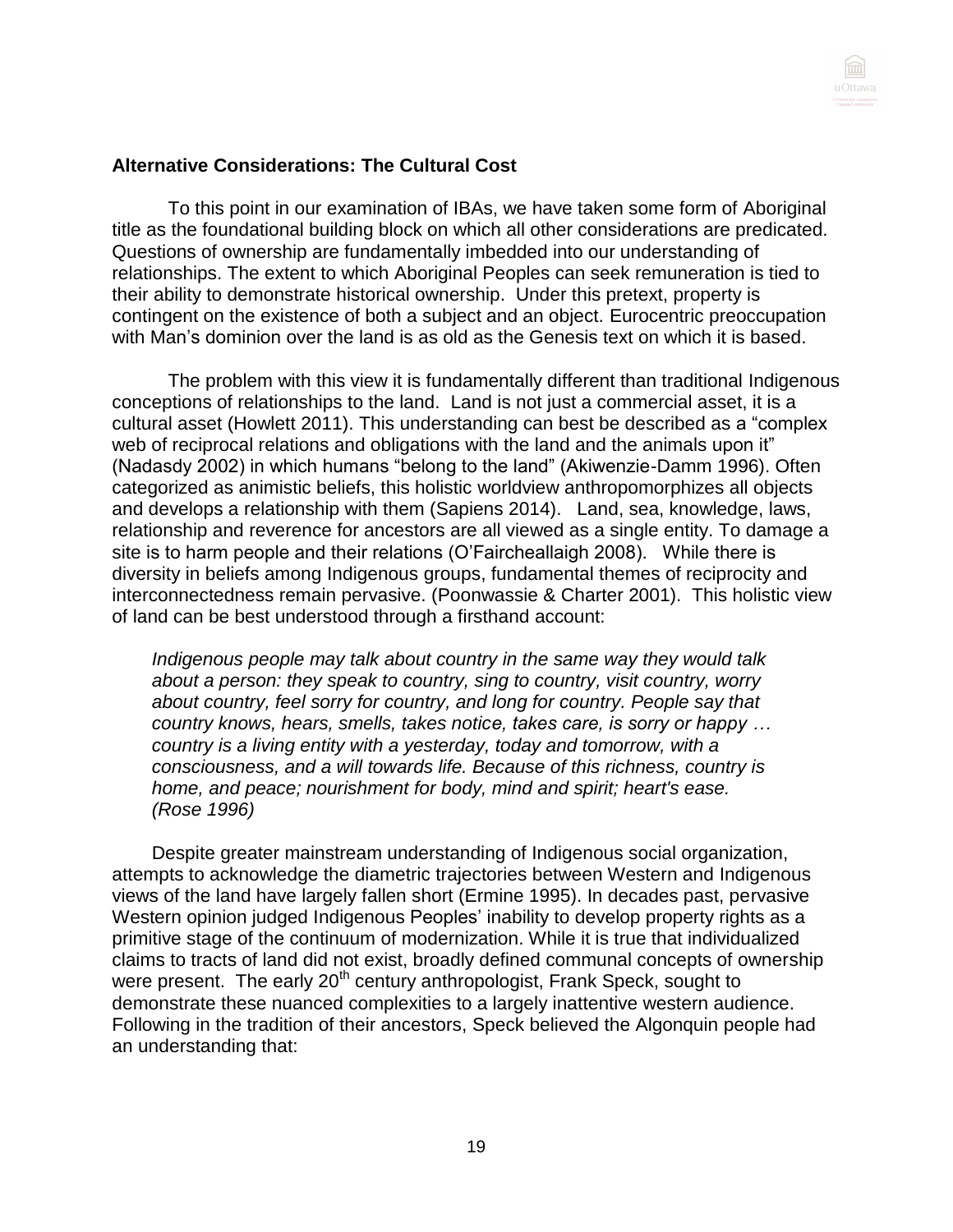

*"as [the] population [of hunters to an area] grows, and, in addition remains in the new area , increased band concern with the new territory and its wild denizens will take place. The band will grow ever more conscious of its dependence on a particular area and food supply… intrusion of new people will be resented." (Nadasdy 2000)*

Speck observed the Algonquin's tacit awareness of the lands finite capacity. The illustration is telling in its ability to demonstrate the larger Indigenous worldview. Despite the absence of clearly defined borders, there is nonetheless a general understanding of social engagement with the "other" on issues of territorial incursions. This interpretation provides a temptation to categorize these arrangements as communal living. The existence of communal property provides ample legal precedent and can exist more or less harmoniously with capitalist notions of ownership. Under this pretext, identification of the subject is transferred from person to group with all other rules holding constant.

#### *Beat by Alignment*

Unfortunately, this simplistic classification misses a subtle but hugely important nuance illuminated by Speck's observation; in the power hierarchy, land is above man. There is recognition among the Algonquins that areas of land have a natural occupational capacity. Humans as subservient actors must acknowledge this and organize accordingly. Far from dominant mastery of a land tract, the beings are "conscious of their dependence". The earth is not something that can be owned, but rather it is representative of a system in which humans are a single dependant cog.

The range of responses as to whether the development of private property has been positive or negative is very much dependant on the experience of those claiming it. In one way, the claiming of individualized ownership has provided a safeguard against western incursion. By speaking the language of western 'colonialists' many have successfully laid claim property for themselves. But many others have lost out in the process. More importantly, it fails to respect the efforts of Indigenous autonomy. Self-determination is not predicated on economic success under the control of selfgovernance. Instead, it is having the prerogative to choose the systematic rules of the game under which one plays.

With a western outlook undermining the essence of the Indigenous worldview from the outset, bands have nevertheless demonstrated a willingness to engage in discussion on western terms. This is because the language of property is one that these groups must speak in order to be taken seriously in a western capitalist context (Nadasdy 2002). Despite a more holistic approach with nature coming into vogue in recent decades, few born into capitalist culture can begin to completely reconcile animistic beliefs, with a culture of gain. Economic development approaches produce Aboriginal capitalists who thirst for economic profit comes to outweigh their ancestral obligations to the land and others (Coulthard 2006). As a hegemonic prerogative with the allure of materialistic gain, the latter is inevitably aligned for success from the outset.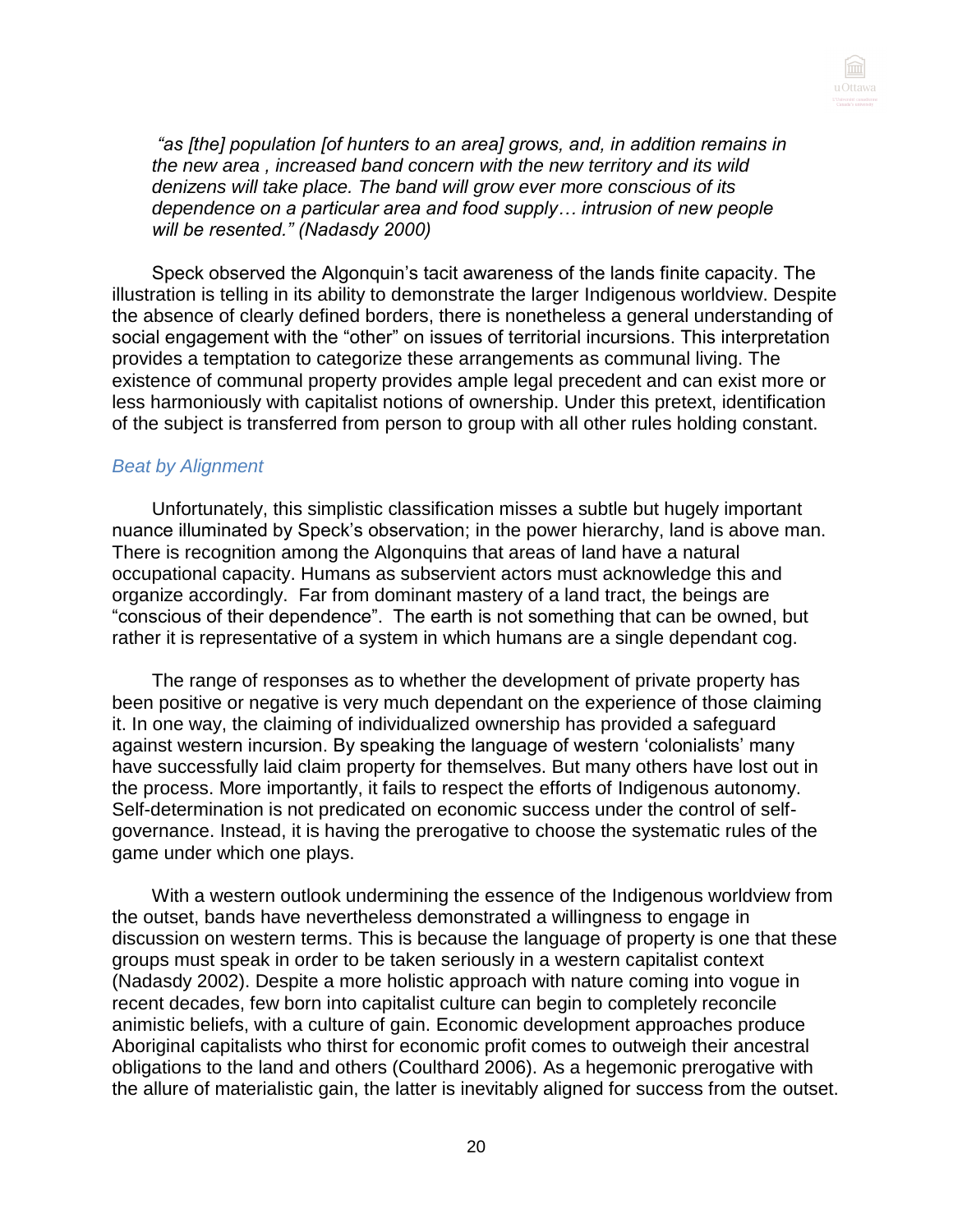

Two examples highlight this disconnect. The first is a repeated inability on the part of federal/jurisdictional governments to effectively combine Traditional Ecological Knowledge (TEK) with science-based wildlife management practices (Houde 2007). In 1992, a Northwest Territory court tried two Yup'ik males with illegal hunting practices. Having consulted with village elders for guidance after an unusual muskoxen sighting, the boys were advised to shoot the animal because "it had offered itself to them and may be offended if [the boys] did not" (Nadasdy 2000). The resulting meat was distributed in a culturally acceptable practice throughout the village. The action violated seasonal hunting regulations, and while the charges were eventually dropped, the case remains indicative of the ongoing fractious nature of two distinctly different types of worldviews.

Second, the legal apparatus of IBAs often require elders to disclose the location and significance of sacred sights as the first step in determining appropriate protection measures. While this seems a necessary step to adherents of a western socioeconomic system, it often violates a sacred Indigenous way of life. In the liberal tradition knowledge is viewed as a public good. Conversely, for many Indigenous elders the dissemination of knowledge is a time sensitive and sacred activity. The integrity of the spiritual process is compromised if the younger generation receives information before they demonstrate readiness (O'Faircheallaigh 2008). Being forced to publicly disclose these secrets devalues the position of honour that seniors hold. To compromise the integrity of this position is to compromise a cornerstone of social organization (Rose 2001).

#### **Alternative Considerations: The Gender Cost**

As we have discussed, the relative marginalization of Aboriginal women in already impoverished communities is widespread. The principle purpose of an IBA is to establish legal criteria for the compensation of individuals in exchange for the rights to extract resource bodies. As land rights belong to the collective, so too do the benefits accrued from them. This is not the reality for many Indigenous women. It is worth acknowledging the danger of purveying universalisms and essentialisms (Lahiri-Duitt 2011), when describing the Indigenous experience. Each societal situation is uniquely complex and therefore deservedly exempt from homogenization (O'Farcheallaigh 2013). The following gender-based analysis, like all other lenses already employed, is meant to provide only a general summation of the potential implications for IBAs on the Indigenous women demographic.

Indigenous women "stand to gain the least and lose the most" from mineral development (Porter & Judd 1999). Through both race and gender, the plight of the these woman has come to be identified as the "double bind" (Gibson & Kemp 2008). Despite historically limited research, the proliferation of northern mining activity has drawn attention to the impact negotiated agreements have on women. Whiteman and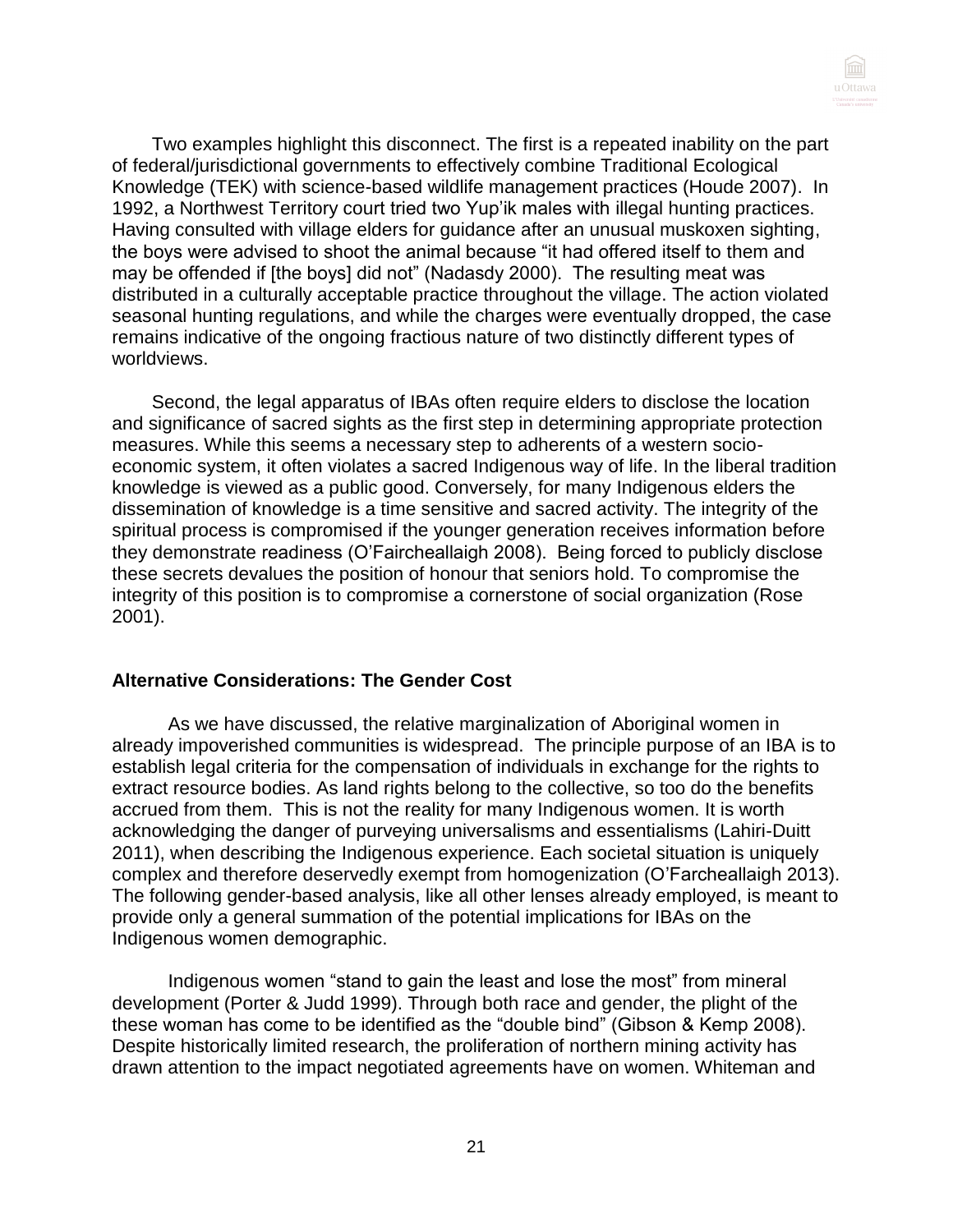

Blacklock (2000) suggest that these effects fall under three broad categories; women's traditional roles, gender inequality, and health.

#### *Traditional Roles*

Logistical realities limit female mining employment participation within the context of traditional social roles. With large families and time-intensive agricultural responsibilities, Indigenous women are expected to be active contributors in the domestic sphere. The inaccessibility of northern Canadian mines often requires 'fly-in, fly-out' employment demands. Therefore, the pursuit of occupations which demand domestic absence for extended periods of time may be discouraged.

Environmental degradation can jeopardize the prosperity of traditional social roles. Historically, Indigenous women have been tasked with preparing medicine, food and cultural materials (Gibson & Kemp 2008). The direct and indirect impact of extraction operations can drastically reduce the availability of flora and fauna essential for such activities. It can also present socio-cultural implications. Parlee, Berks & the Teetl'it Gwich'in Renewable Resource Council (2005) created a report outlining the traditional intricacies of local berry harvesting. The nine benefits attributed to this activity ranged from spiritual practice to community social development (Mills et al. 2013). Notably, a financial impetus was not listed.

As Post-Modernist Cultural theorists, Lahiri-Dutt (2006) has argued that a range of socially constructed factors discourage IBA benefits from transferring to women. Language associated with mining employment such as "dirty" and "dangerous" reinforces traditional gender roles thus discouraging female participation. Women entering the workplace are likely to find varying levels of sexualisation which work to reinforce the male dominated position. These "misogynistic forms of differentiation" range from nude pinups to segregated social activities (Eveline & Booth 2002).

# *Gender Inequality*

Another externality of negotiated agreements is gender inequality. Wealth flows from IBAs are disproportionately accrued by men (Status of Women Council NWT, 1999). Gibson (2008) has found that in the Northwest Territories women have higher education level attainment averages and 46% employment rate, yet make up only 16% of the diamond mining industry. More broadly, while IBAs decreased unemployment in affected areas by up to 20%, male income and employment rates rose disproportionately (Mills et al. 2013).

The relative exclusion of women from emerging industries has significant consequences on gender inequality. Marxist-Feminists theorists have posited that institutions of marriage and Indigenous household power dynamics are reinforced when employment is vastly unequal (Gibson & Kemp 2008). When women do gain employment in mines, the social structure of the community and the home is radically altered. As a reaction to decreased relative earning capacity, men may struggle with a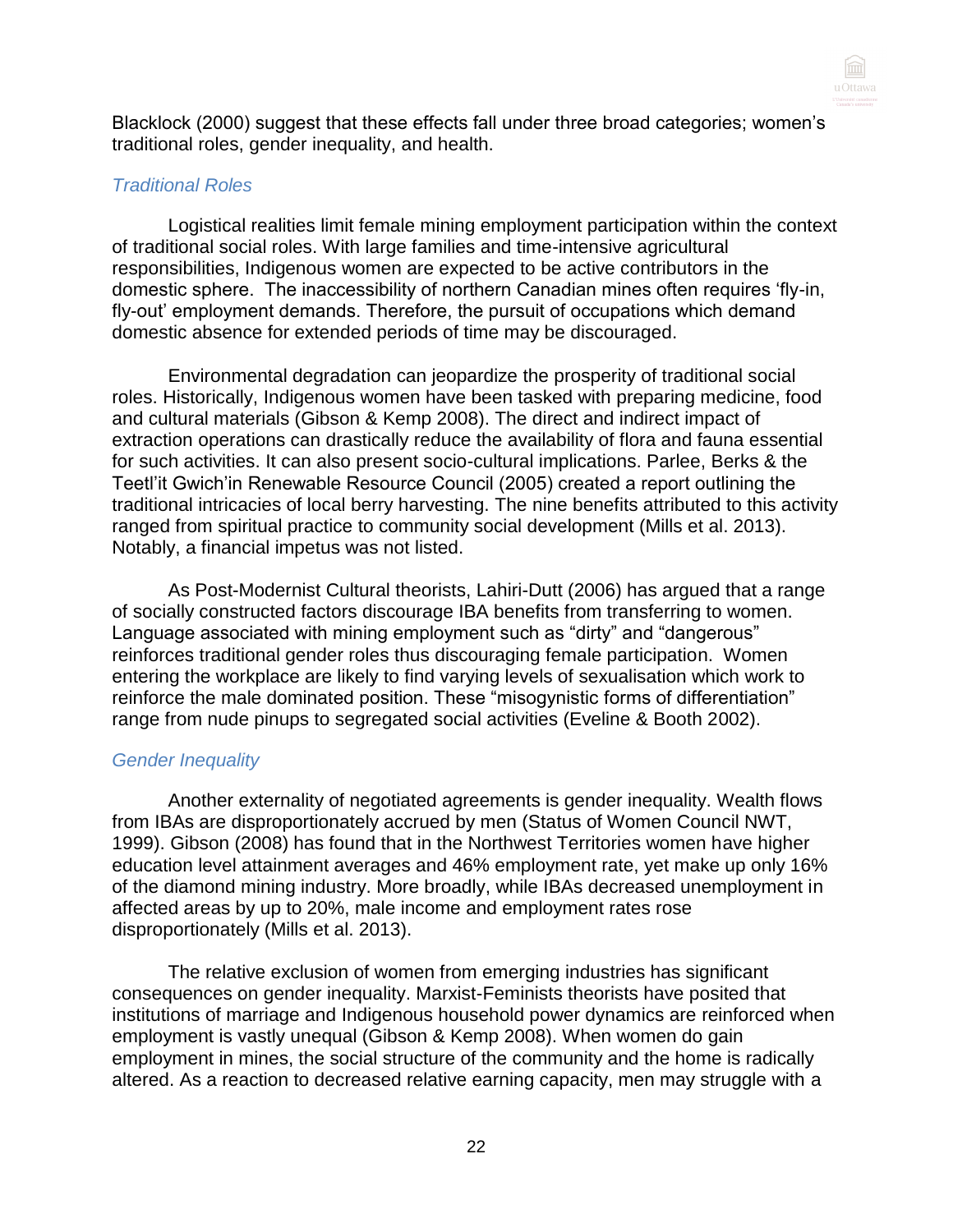

sense of belonging, leading to gender violence as an alternative means of demonstrating power (Miewald and McCann 2004).

# *Health and Safety*

Finally, a number of negative social behaviours and related health concerns have been observed with the introduction of resource extraction to a region (Sosa and Keenan 2001). Increased disposable income and shifting living patterns associated with travel requirements for mining employees can lead to the proliferation of substance abuse. These are reported to include increased drug and alcohol consumption, physical and sexual abuse, and gambling addictions (Mills et al. 2013). As noted, a changing power dynamic may further exacerbate problems of abuse. Jacobs and Gill (2002) have shown that increases in substance usage within the Aboriginal populace are correlated with physical abuse. Furthermore, victims of abuse have a higher likelihood of substance abuse themselves (Liebschutz 2002). This cyclical causation has profound implications for future generations.

# **A Roadmap for Future Success**

# *Protecting Cultural and Gender-Based Vulnerabilities in IBA Negotiation*

Legislative initiatives to preserve the cultural heritage of Indigenous groups have proved generally ineffective (Bell 2001). As we have seen, the private firm/band relationship developed through an IBA provides a level of autonomy otherwise unattainable in government-adjudicated land and resource development arrangements. This means that IBA agreements have the potential to protect cultural heritage should the Indigenous bands determine the level of importance assigned to protecting a given way of life (O'Faircheallaigh 2008).

Determining the value of IBAs to the protection of Indigenous culture is predicated on a number of factors. In his 2008 study, Ciaran O'Faircheallaigh identified six legal provisions of an IBA that may assist in the preservation of cultural heritage:

- a. Maximize Aboriginal control of site clearance and heritage management processes.
- b. Provide financial and other resources for cultural heritage identification and management.
- c. Support Aboriginal community's capacity for cultural heritage protection.
- d. Protect of any cultural knowledge provided by Aboriginal people as part of the cultural heritage protection regime.
- e. Allow traditional owners to temporarily stop project activities to protect previously unknown sites.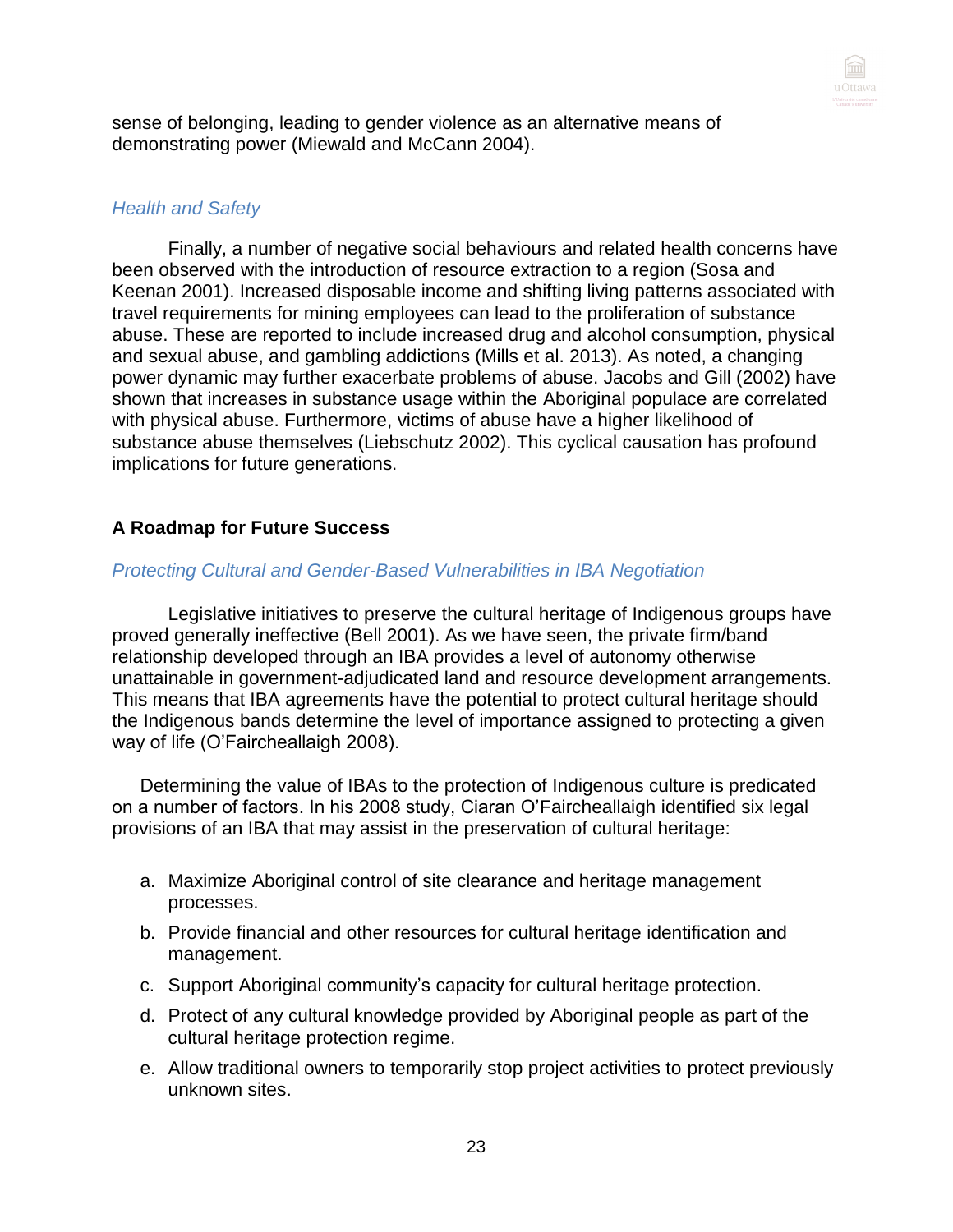

f. Enhance general measures designed to support a *system* of cultural heritage protection

Each of these provisions represents a unique way that contracts can better protect the cultural integrity of Indigenous groups. O'Faircheallaigh has examined the extent to which these principles have been included in Australian Aboriginal-mining company agreements. He found that the greater the number of these provisions employed in a given IBA, the more likely the achievement of cultural protection.

Acknowledging the national differences, many of these learnings can be applied to the Canadian IBA landscape due to similar legal landscapes, Indigenous goals of cultural preservation, and mining firms (O'Fairchalleaigh 2008). The study quantifies the number of aforementioned features included in 41 Australian IBAs:

#### **Figure 8: Ratings for activities applied to securing cultural heritage protection between Aboriginal Peoples and mining companies**

| <b>Elements Included</b> | <b>Number of Agreements</b> |
|--------------------------|-----------------------------|
|                          | $n = 41$                    |
| U                        | 4                           |
| 0.5                      |                             |
|                          | 2                           |
| 2                        | 9                           |
| 2.5                      |                             |
| 3                        |                             |
| 3.5                      | 3                           |
| 4                        | 11                          |
| 5                        | 3                           |
| 6                        |                             |

Combined with broader analysis, this data can be used to infer two notable features (O'Faircheallaigh and Corbett, 2005). First, there is no relevant correlation between the negotiation result of cultural clauses and other features in the agreement. An Indigenous group able to secure a high number of contractual cultural protection elements is no less likely to successfully negotiate other components of an IBA. In other words, negotiated trade-offs are not a significant explanatory factor the outcome.

Additionally, the companies featured are engaged in multiple agreements with a wide variance in the number of elements included. In this study it was not uncommon for a single company to have an 'elements included' variance of three. This suggests that the CSR mandate of the firm has little impact on the outcome. These deductions may suggest that it is absolute bargaining power which determines cultural protection outcomes. In the final section we will explore the policy solutions and their implications.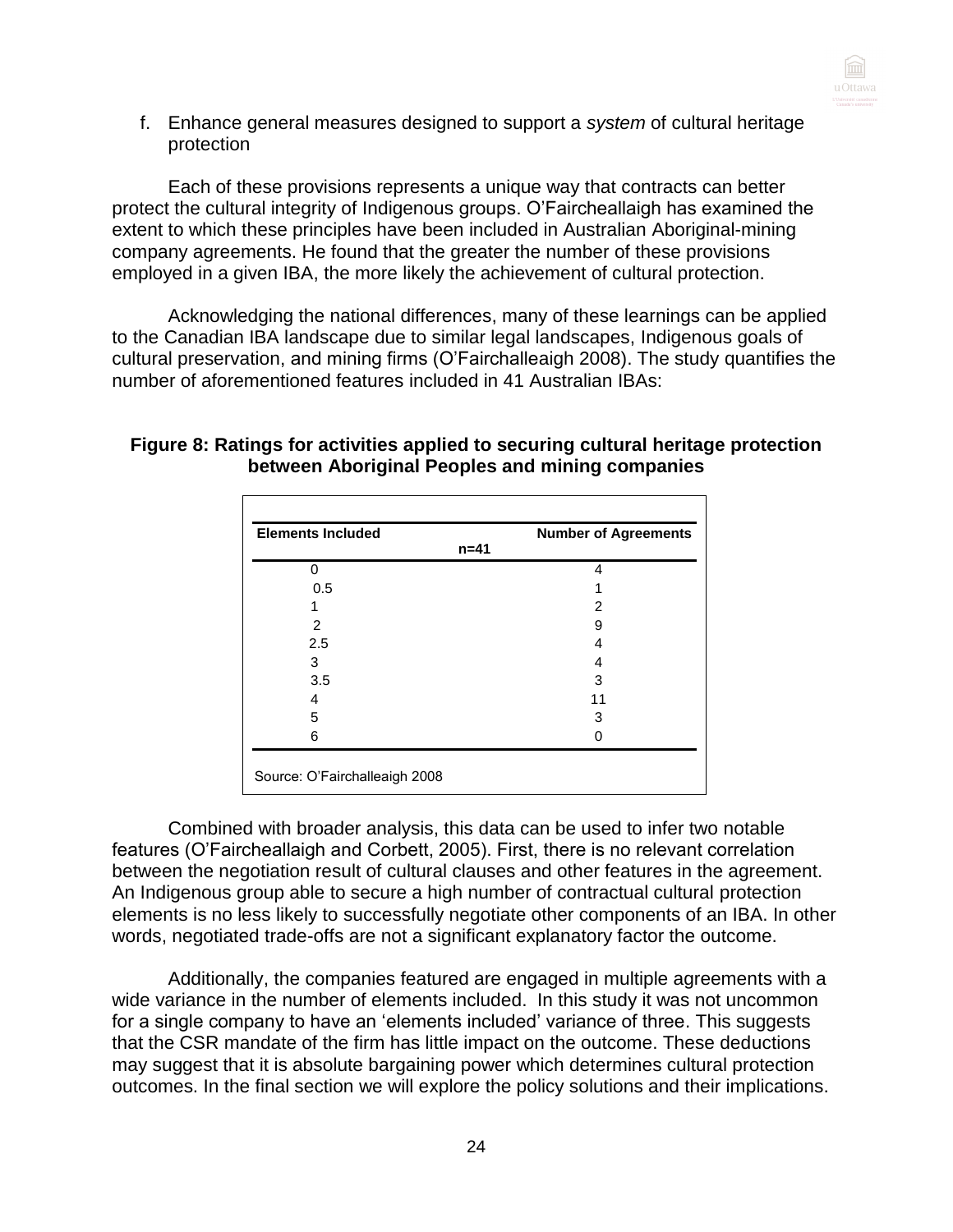

#### *Accepting Trade-offs*

The widespread use of IBAs in recent years highlights the disjuncture between Western and Aboriginal culture. These contradictory values create an almost impossibly complex cost-benefit analysis from which to measure the utility of IBAs. Viewed conventionally, there is a legitimate opportunity to provide jobs, stable revenue inflows, and infrastructure to long-impoverished communities. Through this lens, a wide variety of economic indicators are used to progressively assess the quality-of- life (QoL) gains realized. Developing policies which ensure that revenue translates to QoL increases for all citizens is itself a daunting task. As we have seen, corruption, addiction and geographical logistics dramatically complicate the situation.

These challenges, difficult as they may be, represent only half the picture. Impact assessments on the destruction of cultural values are harder to quantify. This is particularly true when the vulnerable worldview is inherently disjointed with that of the policymaker. Throughout history, a seemingly infinite number of cultures have vanished as a result of, among other factors, external influence. While we do not mourn the unknown disappearance of the unknown past, modern liberal thought upholds multiculturalism (and thus the protection of cultures) as one of the greatest goods. However, cultures and identities are inherently fluid by nature. This presents a duel challenge; to define the culture in need of preservation without limiting its evolution. Undoubtedly influenced by western beliefs, Indigenous people still hold a unique set of beliefs. As capitalism becomes ever more pervasive in Indigenous communities, it seems the fundamental incompatibility between spheres of cosmology and Aboriginal attitudes towards modern capitalist socio-economic systems are ever more pronounced (O'Farcheallaigh 2008).

The governing authority has the unenviable task of reconciling economic prosperity with cultural preservation. For the jurisdictional governments this means recognizing history as the root of Indigenous privilege, while permitting it the space for ongoing independent development. Governments do not have the right to define what are authentic Aboriginal practices, but they do have the responsibility to nurture a cultural growth that stems from the constant wrestling with forces past and present.

This means it is also up to the negotiating band to determine which aspects of their cultural heritage are valued. Given that the introduction of capitalist undercurrents and land degrading practices are often mutually exclusive from Aboriginal traditional values, determining the trade-offs of this fixed pie may be necessary (O'Faircheallaigh 2008). Again, law makers must institute legislative mechanisms to increase the bargaining position of Indigenous groups in relation to cultural heritage. As autonomous actors, it will be up to these groups to decide what, if any, price can be put on the loss of a traditional way of life.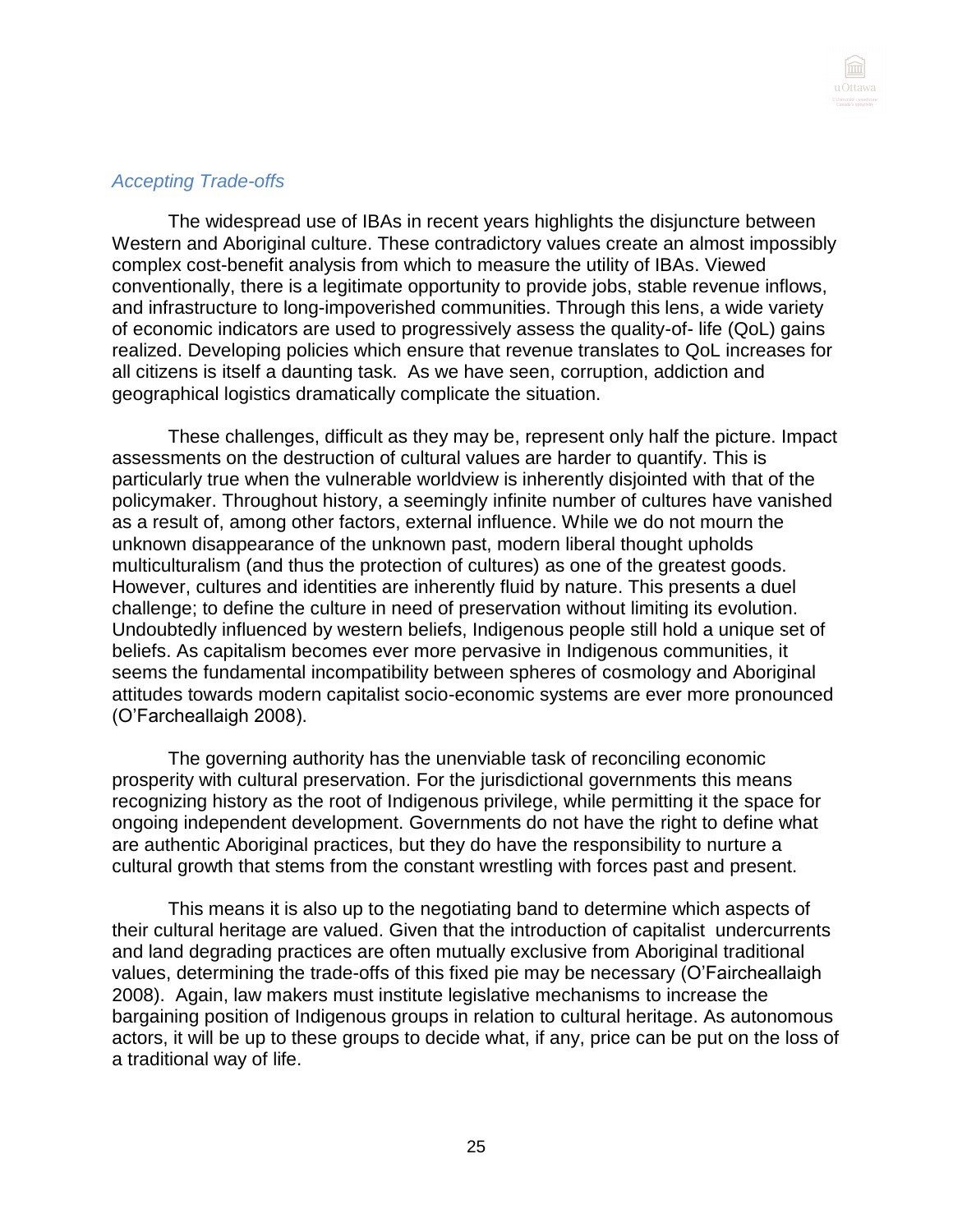

Public policy makers have another important role to play in the general context of these agreements. There are various legal reasons for the confidentiality clause written into all IBAs but few of them are beneficial to the Aboriginal negotiating party. The most notable implication of this is that it deprives the group of public recourse through the media in the event of unfair dealings. Companies with high CSR standards should welcome the publication of such information as a promotional tool for their contributions in otherwise economically depressed communities. Those actors interested in only profit will be held to task.

# *Leaving No One Behind*

As demonstrated, Impact Benefit Agreements have direct and indirect consequences, both positive and negative, for communities. Comprising the most vulnerable demographic in these agreements, women require gender specific considerations throughout the negotiation process. In 1998, the Tongamiut Inuit Annait (TIA), a Labrador-based association representing Inuit women, made a formal submission to the Voisey's Bay Environmental Assessment panel. The group noted the lack of a gender-specific methodology for examining impact of agreements on women (Archibald and Crnkovich 1999). Subsequent reports such as *Breaking New Ground*  (Mining Minerals and Sustainable Development Report) and company policies (Moretti 2006, Rio Tinto 2010) are beginning to view women as a unique stakeholder group. Nevertheless more work is still needed in this area.

Two courses of action will help to ensure rights recognition and positive outcomes for Indigenous women: First, firms and jurisdictions need to ensure female participation in bargaining-related activities. In an analysis of the Voisey's Bay agreement, O'Farcheallaigh (2013) cites the presence of a female lead negotiator as one reason for the inclusion of gender sensitivity training, employment equality, and the inclusion of women on trust allocation boards.

Second, corporate social responsibility needs to emphasize the inclusion of women's rights as an internal goal. Developing CSR targets can be difficult when searching for common ground between two distinct value sets. Companies are expected to respect the traditional culture of their Indigenous partners while promoting western gender norms. This double sided responsibility is challenging but necessary. All too often extractive firms have employed tenets of cultural relativism as defense for maintaining the status quo (Gibson & Kemp 2008). However, respecting the rights of women against the backdrop of local cultural norms are not mutually exclusive aims. One example is found within the Haudenosaunee (Iroquois) Confederacy where women exercise a veto right over any decisions that they feel run counter the needs of the community (Alfred 1995). Only when companies negotiate with band councils (notably, a Canadian government constructed institution originating from the Indian Act) rather than the broader community structure, are the voices of women are lost (Hipwell et al. 2002).

Engaging with the broader community through traditional structures and recognizing women as individual stakeholders are two keys to improved corporate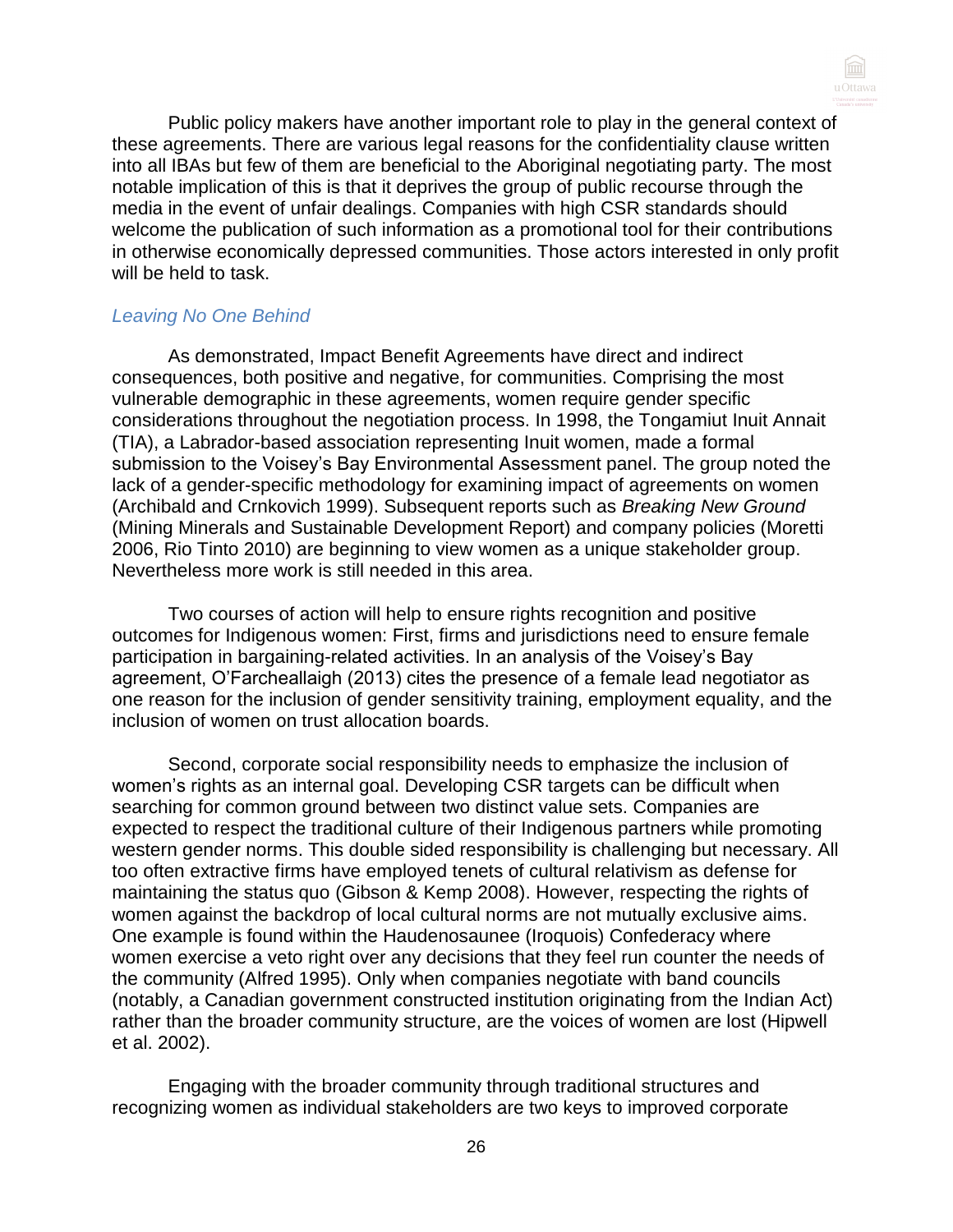

social responsibility practices. In designing the specifics of an agreement, firms should include clauses which will both respect local traditions and the rights of women. Potential solutions may include female hiring quotas, gender sensitive workplaces, female specific trust funds, gendered impact assessments and domestic violence mitigating social programs.

By its very nature, mining activity often disrupts local ways of life. In the event that bands decide to accept such disruption, companies must strive for two goals. First, work with local bands in mitigating the impact of mining activities on cultural, social and economic arrangements to the greatest extent possible. Second, ensure the safety and opportunity of Indigenous women is promoted within the context of local tradition. If employment opportunities necessitate leaving the home for long periods of time, a greater emphasis should be put on alternative localized employment development. When gender mainstreaming through employment reaches a critical mass, it has been shown to be both self-sustaining and positive for development (Gibson and Kemp 2008)

Impact Benefit Agreements have immense effects on the Indigenous Peoples of Canada. Among these is a truly transformative economic opportunity. The development of the North provides a long-awaited opportunity to empower these largely marginalized groups and improve quality of life for Canada's most impoverished communities. To achieve this, the autonomous band should be aware of the inevitable cultural and economic costs that are inherent in the very nature of these agreements. Second, all levels of government need to provide a protective policy apparatus to minimize these effects and maximize the benefits for all segments of participating communities.

The Government's response the quandary between the duty to protect and a respect for Indigenous autonomy is not a mutually exclusive decision. By illuminating the legal, economic and social ramifications of such contracts on this demographic,policy makers can develop balanced solutions. This means providing an educated environment in which bands are free to choose their direction while legislating against harmful contractual provisions. Only when policy makers take both of these responsibilities seriously can communities benefit and social transformation begin.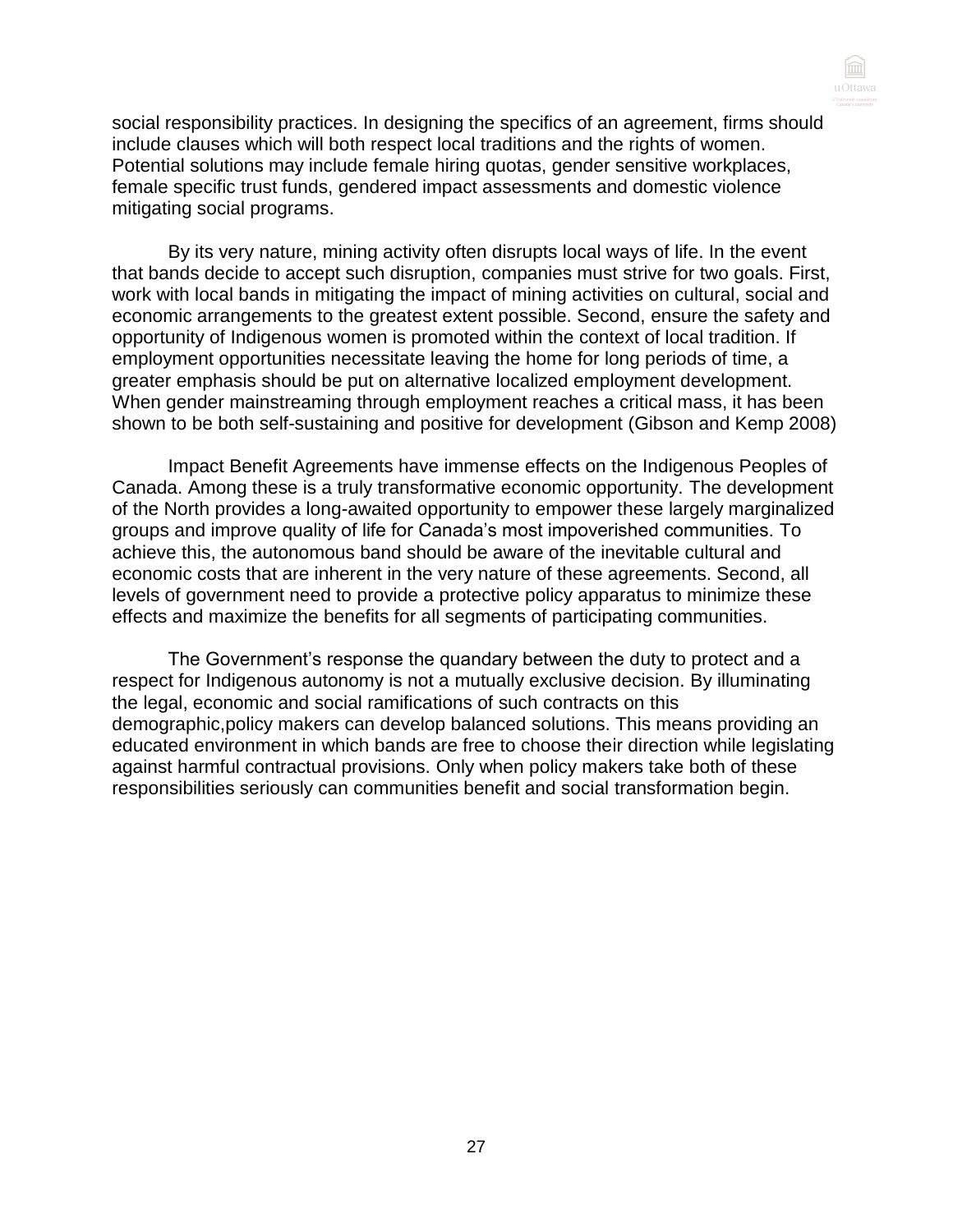

# References

Aboriginal Affairs and Northern Development Canada. 2013. *Aboriginal Income Disparity in Canada*. Centre for Strategic Research. INAC . ISBN: 978-1-100-21624-9

Aboriginal Consultation and Accommodation Guide. 2011 Department of Aboriginal Affairs and Northern Development Canada: Government of Canada. Available at: <http://www.aadncaandc.gc.ca/DAM/DAM-INTER-HQ/STAGING/texte-text/intgui\_1100100014665\_eng.pdf>

*Aboriginal Mining Agreements in Canada: Table of Agreements* (2015). Natural Resources Canada, Available at [<http://www2.nrcan.gc.ca/mms/map-carte/MiningProjects\\_cartovista-eng.html>](http://www2.nrcan.gc.ca/mms/map-carte/MiningProjects_cartovista-eng.html)

Adelson, N., (2005) The Embodiment of Inequity: Health Disparities in Aboriginal Canada. *Canadian Journal of Public Health*; Reducing Health Disparities in Canada Vol.96:2, S53

Akiwenzie-Damm, K. 1996. We Belong to this Land: A view of Cultural Difference*. Journal of Canadian Studies*. 31:3, 21-28

Alfred G, 1995 *Heading the Voice of Our Ancestors: Kahnawake Mohawk Politics and the Rise of Native Nationalism.* Toronto. Oxford University Press

Aragon, F. 2015. *The Effect of First Nations Modern Treaties of Local Income.* Public Governance and Accountbility. C.D. Howe Institute

Archibald, L., & Crnkovich, M. (1999). If gender mattered: A case study of Inuit women land claims and the Voisey's Bay Nickel Project. *Status of Women Canada.*

Bargh, M. 2007. Resistance: an Indigenous response to neoliberalism. Huia Books. Wellington, Australia.

*Bell, C. 2001* Protecting Indigenous Heritage Resources in Canada*, International Journal of Cultural Property 10:2 246–263.*

Bradbury, J.H. (1980). Instant resource towns in British Columbia. Plan Canada, 19–38.

*Breaking New Ground: Mining Minerals and Sustainable Development Report,* (2002) World Business Council for Sustainable Development. Earthscan Publication Limited, London

Brownridge, D., (2008). Understanding the Elevated Risk of Partner Violence against Aboriginal Women: A Comparison of Two Nationally Representative Surveys of Canada. *[Journal of Family Violence](http://link.springer.com/journal/10896)* Volume 23, [Issue 5,](http://link.springer.com/journal/10896/23/5/page/1) 353-67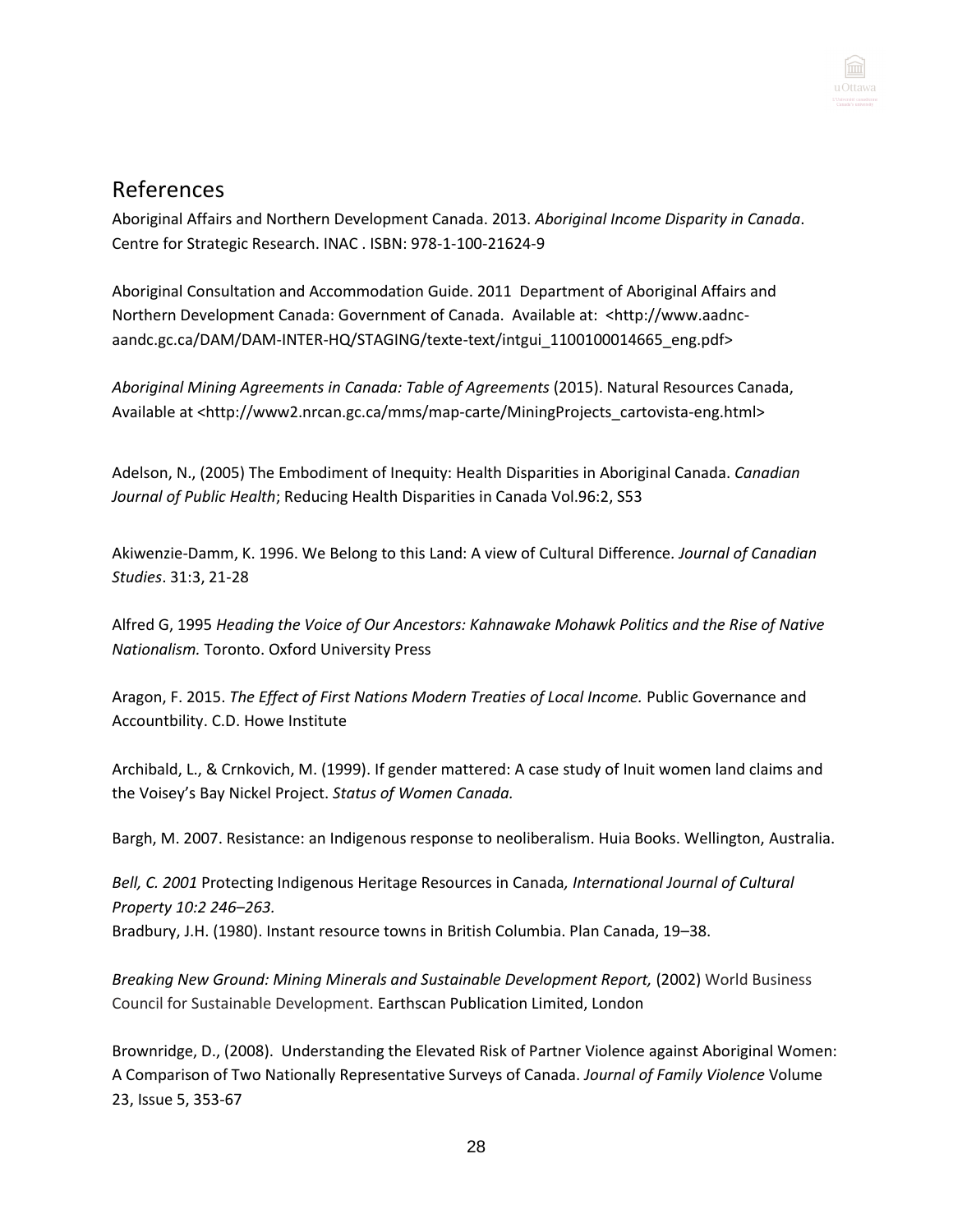

Cameron, E. & Tyler Levitan (2014) Impact and Benefit Agreements and the neoliberalization of the resource governance and indigenous-state relations in northern Canada. *Studies in Political Economy Spring:* 03. 25

Cingano, F. (2014), *Trends in Income Inequality and its Impact on Economic Growth*, OECD Social, Employment and Migration Working Papers, No. 163, OECD Publishing.

Cole, B.L., Wilhelm, M., Long, P.V., Fielding, J.E., Kominski, G., & Morgenstern, H., (2004). Prospects for Health Impact Assessment in the United States: New and Improved Environmental Impact Assessment or Something Different? *Journal of Health Politics.* Dec;29(6):1153-86

*Delgamuukw v. British Columbia*, (1997) 3 S.C.R. 1010, 1997 CanLII 302 (S.C.C.)

Ermie, W. 1995. Aboriginal Epistemology, *First Nations Education in Canada:The Circle Unfolds.*  Vancouver , BC; University of British Colombia Press. 101-112

Eveline, J. & Booth, M., (2002) Gender and Sexuality in Discourses of Managerial Control. The Case of Women Miners. Gender, Work and Organization 9.5, 556-78

Flanagan T. and Beauregard K. *The Wealth of First Nations*. Centre for Aboriginal Policy Studies. Fraser Institute. 2014

Gibson V., (2008) *Negotiated Spaces: Work, Home and Relationships in the Dene Diamond Economy.* University of British Columbia.

Gibson, G & Kemp, D., (2008). Corporate Engagement with Indigenous Women. *Earth Matters: Indigenous Peoples, The Extractive Industries and Corporate Social Responsibility*. Greenleaf Publishing. Sheffield, U.K.

Gibson, G., & O'Faircheallaigh C., (2010).*The IBA Toolkit.* Walter and Duncan Gordon Foundation, Toronto.

Hipwell, W., Mamen, K., Weitzner, V. & Whiteman G. (2002). Aboriginal Peoples and Mining in Canada:Consultation*, Participation and Prospects for Change.* The North South Institute.

Houde, N. 2007. The Six Faces of Traditional Ecological Knowledge: Challenges and Opportunities for the Canadian Co-Managament Arrangements. *Ecology and Society.* 12:4 34-49

Howlett, C. 2011 Neoliberalism, Mineral Development and Indigenous People: A framework for analysis. *Australian Geographer* 42. 3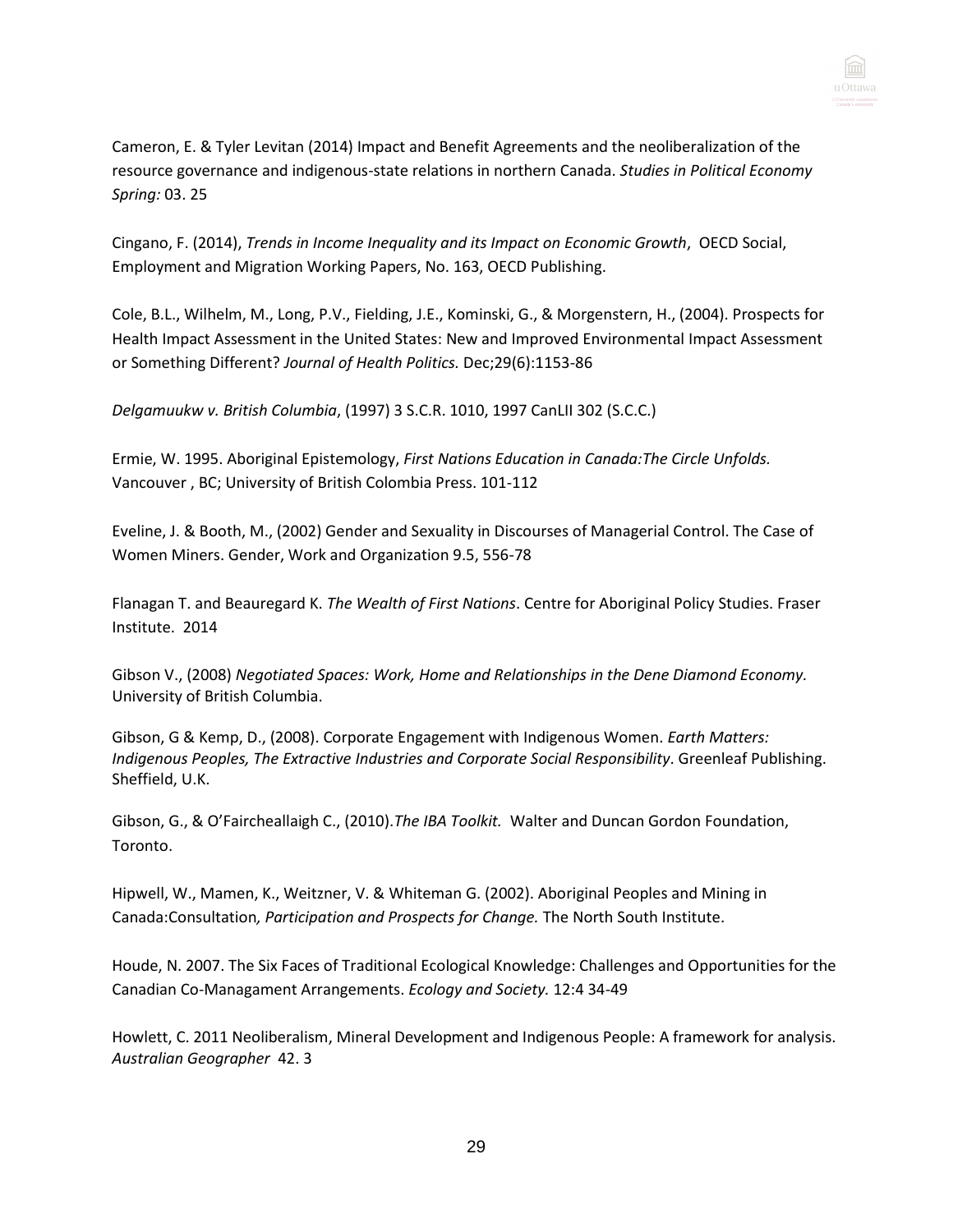

Jacobs, J., (2000) *Mental health in Urban Aboriginal Population: Focus on substance abuse* McGill University Department of Psychiatry

Jacobs, K. and Gill, K., (2002) Substance Abuse in an Urban Aboriginal Population, *Journal of Ethnicity in Substance Abuse*, 1: 1

Lahiri-Duitt, K., (2011) *Digging Women: Towards a New Agenda for Feminist Critiques of Mining. Gender, Place and Culture*.

Lahiri-Dutt K., (2006) Mining Gender at Work in the Indian Collieries: Identity Construction by Kamins in Macintyre and Lahiri-Dutt (eds.) *Women Miners in Developing Countries: Pit Workers and Others.* Aldershot, UK. 12-15

Liebschutz, J., Savetsky, J., Saitz, R.,Horton, N., Lloyd-Travaglini C., Samet J., (2002). The relationship between sexual and physical abuse and substance abuse consequences. *Journal of Substance Abuse Treatment*. 22:3

Macdonald J. 2014 *How a BC Native Band Went from Poverty to Prosperity*. The Globe and Mail. 29 May 2014

Miewald, C & McCann, E. ( 2004) Gender Struggle, Scale and the Production of Place in the Appalachian Cornfields. *Environment and Planning* A 36:6, 1045-64

Mills, S., Dowsley M., & Cameron E. (2013) *Gender Research in Northern Resource Development*. Lakehead University.

Nadasdy, P. 1999. The Politics of TEK: Power and the Integration of Knowledge. *Arctic Anthropology*  36:1, 1-18

Nadasdy, P. 2002. Property and Aboriginal Land Claims in the Canadian Subarctic:Some Theoretical Considerations*. American Anthropologist* 104:1, 247-261

National Household Survey, (2011) Statistics Canada Catalogue no. 99-012-X2011026.

O'Faircheallaigh C. and Corbett T. (2005). Indigenous Participation in Environmental Management Mining Projects: The role of Negotiated Agreements. *Environmental Politics. 14 (5).* 263-264 O'Faircheallaigh, C. (2013). Extractive Industries and Indigenous peoples: A changing dynamic? *Journal Of Rural Studies* 30:2013. 29

O'Faircheallaigh, C. (2013). *Women's Absence, Women's Power: Indigenous women and nations with mining companies in Australia and Canada*. Ethnic and Racial Studies 36:11. 1789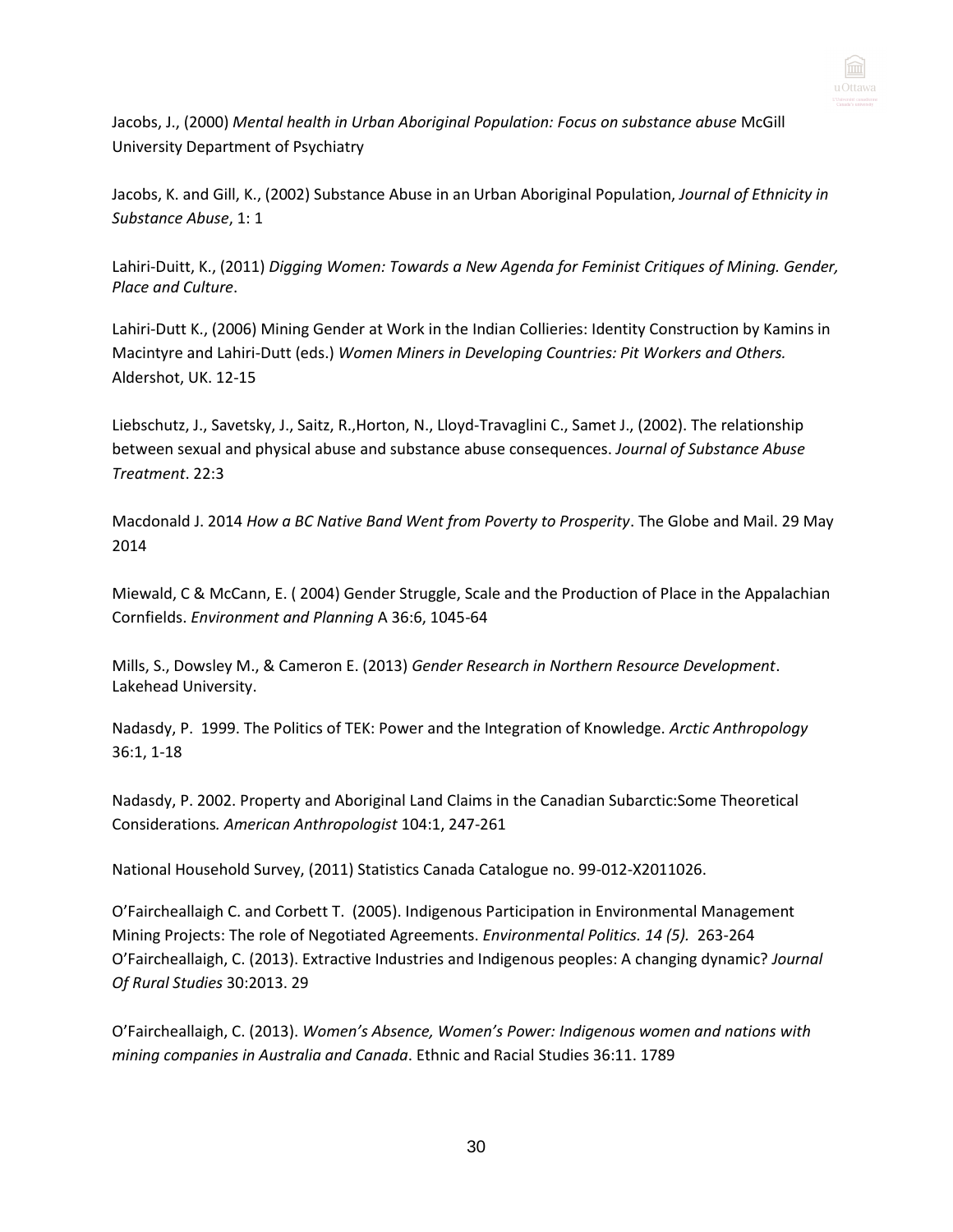

O'Faircheallaigh, C. 2008. Negotiating Cultural Heritage? Aboriginal Mining Company Agreements in Australia. *Development and Change*. 39:1 p.25-51

O'Faircheallaigh, C. (2008), Negotiating Cultural Heritage? Aboriginal–Mining Company Agreements in Australia. Development and Change, 39: 25–51

Pendakur K. & Pendakur R. 2015 [An Analysis of the Socio-Economic Outcomes of Aboriginal Peoples](http://www.sfu.ca/~pendakur/Abor_paper.pdf)  [Living in Communities Associated with Self-Government Agreements, 1991-2011".](http://www.sfu.ca/~pendakur/Abor_paper.pdf) Working Paper. *Policy and Law, 26*:4, 1153-1186.

Poonwassie, A. & Charter, A. 2001. An Aboriginal Worldview of Helping: Empowering Approaches. *Journal of Canadian Counseling.* 35:1, 63-73

Porter M. & Judd E., (1999), *Feminists Doing Development: A Practical Critique*. Zed books London

Povinelli, E. 2010. Indigenous Politics in Late Liberalism. University of New South Wales Press, Sydney *Qikiqtani Inuit Association reports \$18.7M surplus.* CBC News North. 9 October 2014. <http://www.cbc.ca/news/canada/north/qikiqtani-inuit-association-reports-18-7m-surplus-1.2793590>

Rio Tinto: Why Gender Matters (2010). *A resource guide for integrating gender considerations into communities work at Rio Tinto.* Available at:

[<http://www.riotinto.com/documents/ReportsPublications/Rio\\_Tinto\\_gender\\_guide.pdf>](http://www.riotinto.com/documents/ReportsPublications/Rio_Tinto_gender_guide.pdf)

Ritter, Archibald R.M., (2000). *The Impacts of Mineral Sector Development on the Community: A Synthesis of the Canadian Experience*. Ottawa: Carleton University Department of Economics and School of International Affairs.

*Rose, D.B.* 1996 Nourishing Terrains: Australian Aboriginal Views of Landscape and Wilderness*. Canberra : Australian Heritage Commission.*

Rose, D.B. 2001 The Silence and Power of Women,*[Words and Silences: Aboriginal Women, Politics and](http://onlinelibrary.wiley.com/doi/10.1111/j.1467-7660.2008.00467.x/full#b54)  Land*[, Crows Nest , NSW : Allen and Unwin. 9](http://onlinelibrary.wiley.com/doi/10.1111/j.1467-7660.2008.00467.x/full#b54)2-116

Smith, L. T. (2012). *Decolonizing methodologies: Research and Indigenous peoples*. London: Zed Books.

Sosa, I., & Keenan, K.,(2001) *Impact Benefit Agreements between Aboriginal Communities and Mining Companies.* Ottawa: Canadian Environmental Law Association *Sparrow, Ronald Edward V. Her Majesty the Queen* (1990) 1 S.C.R. 1075, 70 D.L.R. (4th) 385, 4 W.W.R. 410, 56 C.C.C. (3d) 263, 3 C.N.L.R. 160, 46 B.C.L.R. (2d) 1

Staples, K.,(2014) Gender and Decision-making in Natural Resource Management *[Resources and](http://yukonresearch.yukoncollege.yk.ca/resda/)  [Sustainable Development in the Arctic.](http://yukonresearch.yukoncollege.yk.ca/resda/)* [PhD. Dissertation, University of Saskatchewan](http://yukonresearch.yukoncollege.yk.ca/resda/) [2014](http://yukonresearch.yukoncollege.yk.ca/resda/)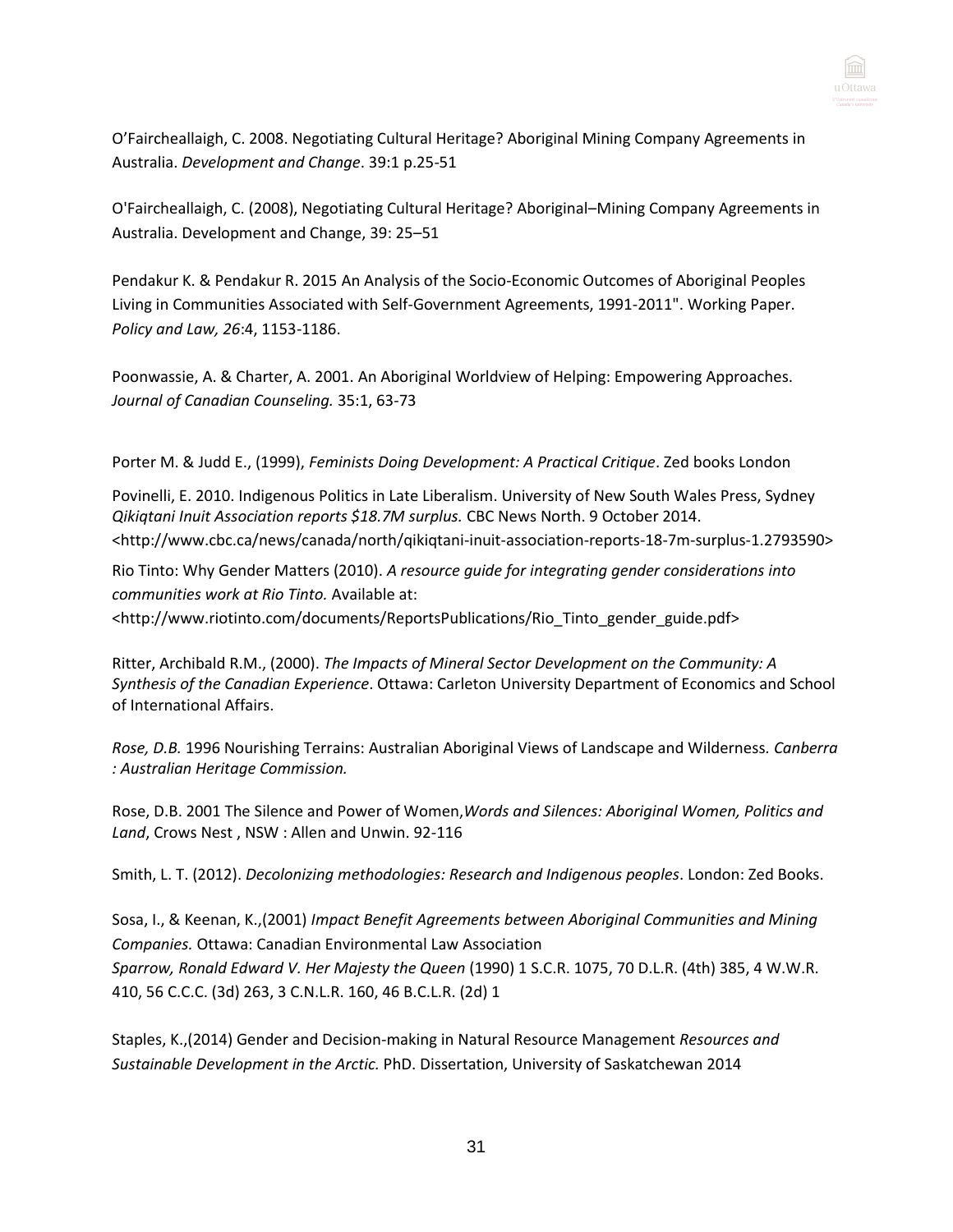

Statistics Canada (2006). *Census of the Population AANDC Tabulations*. *Government of Canada*

Status of Women Council of the Northwest Territories (1999). *Review of Davik diamonds project socioeconomic environmental effects report: impacts on women and families.*

Taussig, M. (1980) The Devil and The Commodity Fetishism in South America. Chapel Hill, NC. University of North Carolina Press. 697-711

Government of Canada. The Constitution Act, 1867, 30 & 31 Vict, C 3

Government of Canada. The Constitution Act, 1982, Schedule B to the Canada Act 1982 (UK), 1982, c 11

Whiteman, G., & Blacklock C., (2000). *Gender Dimensions of Social Impact Assessments.* Berlin Guidelines United Nations Conference on Environment and Development

Wilson, D., and McDonald, D., 2013 The Income Gap Between Aboriginal Peoples and the Rest of Canada. *Centre for Policy Alternatives*. Ottawa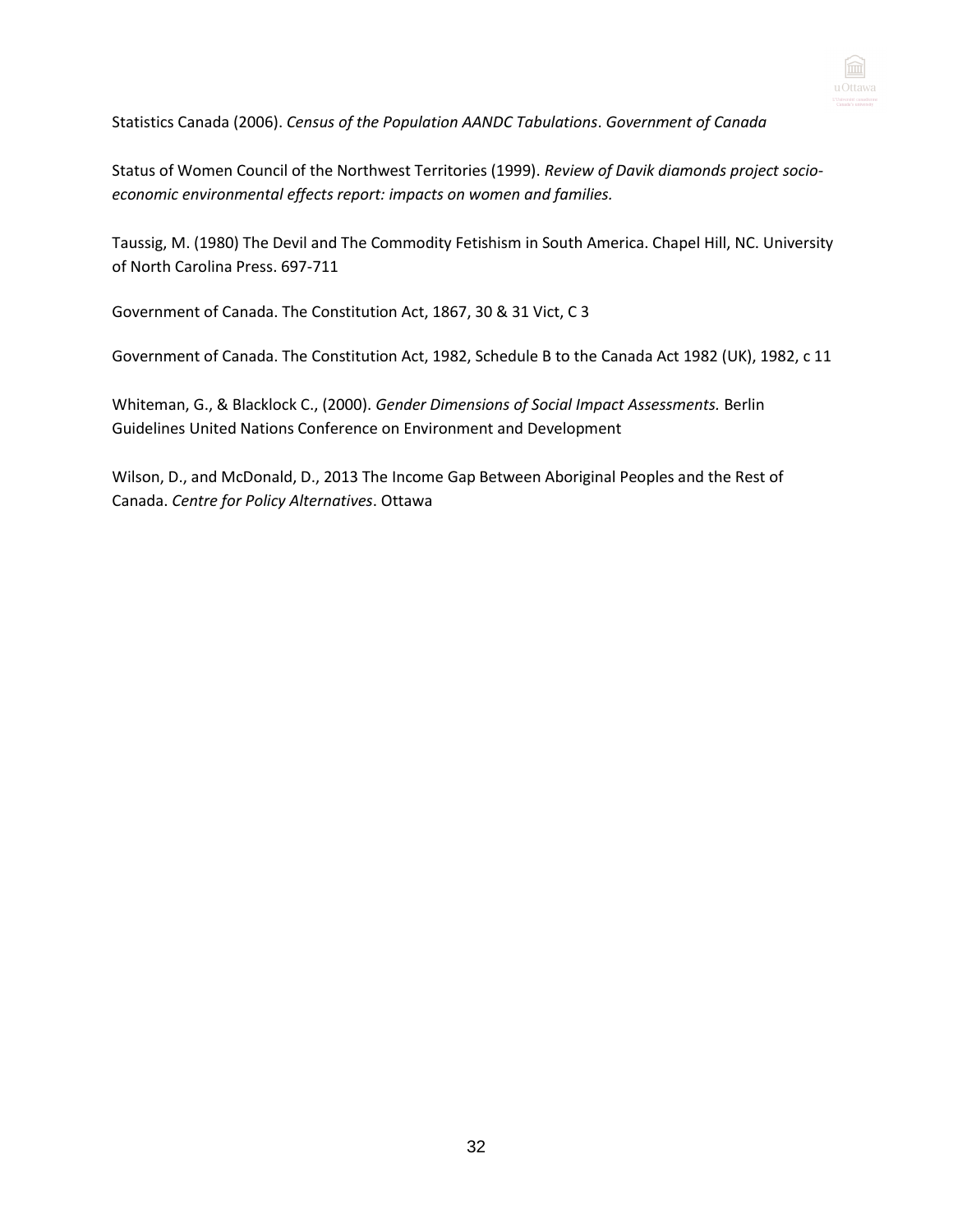

# **Appendix A: 2011 CWB Scores for Towns Participating in Impact Benefit Agreements**

| <b>CSDCode</b> | <b>Census subdivision</b><br>(CSD) name | 2011<br>Income<br><b>Score</b> | 2011<br><b>Education</b><br><b>Score</b> | 2011<br>Housing<br><b>Score</b> | 2011<br>Labour<br>Force<br><b>Activity</b><br><b>Score</b> | <b>CWB</b><br><b>Score</b> | Global<br>Non-<br>Response | Province                       | <b>NHS</b><br>Population |
|----------------|-----------------------------------------|--------------------------------|------------------------------------------|---------------------------------|------------------------------------------------------------|----------------------------|----------------------------|--------------------------------|--------------------------|
| 1307012        | Dorchester                              | 71                             | 53                                       | 91                              | 74                                                         | 72                         | 27%                        | <b>New</b><br><b>Brunswick</b> | 470                      |
| 5923008        | Port Alberni                            | 81                             | 54                                       | 94                              | 77                                                         | 77                         | 25%                        | <b>British</b><br>Columbia     | 17395                    |
| 5943023        | Port Hardy                              | 87                             | 58                                       | 94                              | 87                                                         | 81                         | 37%                        | <b>British</b><br>Columbia     | 3960                     |
| 5943837        | Alert Bay                               | 64                             | 36                                       | 85                              | 68                                                         | 63                         | 21%                        | <b>British</b><br>Columbia     | 530                      |
| 5907802        | Osoyoos 1                               | 77                             | 48                                       | 88                              | 80                                                         | 73                         | 39%                        | <b>British</b><br>Columbia     | 585                      |
| 1010022        | North West River                        | 89                             | 60                                       | 88                              | 85                                                         | 80                         | 29%                        | Newfoundland<br>and Labrador   | 550                      |
| 1011035        | Nain                                    | 73                             | 38                                       | 73                              | 69                                                         | 63                         | 8%                         | Newfoundland<br>and Labrador   | 1185                     |
| 1010802        | Sheshatshiu 3                           | 61                             | 20                                       | 67                              | 69                                                         | 54                         | 21%                        | Newfoundland<br>and Labrador   | 1300                     |
| 1010801        | Natuashish 2                            | 64                             | 22                                       | 70                              | 78                                                         | 58                         | 3%                         | Newfoundland<br>and Labrador   | 940                      |
| 1011030        | Hopedale                                | 74                             | 39                                       | 74                              | 69                                                         | 64                         | 13%                        | Newfoundland<br>and Labrador   | 555                      |
| 2497806        | Kawawachikamach                         | 64                             | 28                                       | 69                              | 74                                                         | 59                         | 21%                        | Quebec                         | 585                      |
| 2499135        | Salluit                                 | 76                             | 31                                       | 52                              | 79                                                         | 59                         | 3%                         | Quebec                         | 1350                     |
| 2499130        | Kangiqsujuaq                            | 80                             | 31                                       | 58                              | 82                                                         | 63                         | 20%                        | Quebec                         | 690                      |
| 2499804        | Mistissini                              | 74                             | 33                                       | 72                              | 77                                                         | 64                         | 17%                        | Quebec                         | 3405                     |
| 2499120        | Puvirnituq                              | 75                             | 29                                       | 45                              | 81                                                         | 58                         | 7%                         | Quebec                         | 1680                     |
| 2499816        | Whapmagoostui                           | 77                             | 41                                       | 63                              | 80                                                         | 66                         | 10%                        | Quebec                         | 865                      |
| 2499812        | Wemindji                                | 76                             | 36                                       | 70                              | 84                                                         | 66                         | 17%                        | Quebec                         | 1380                     |
| 2497802        | Uashat                                  | 61                             | 28                                       | 73                              | 68                                                         | 57                         | 22%                        | Quebec                         | 1475                     |
| 2499802        | Waswanipi                               | 67                             | 41                                       | 65                              | 79                                                         | 63                         | 26%                        | Quebec                         | 1840                     |
| 2499806        | Waskaganish                             | 69                             | 37                                       | 67                              | 77                                                         | 63                         | 19%                        | Quebec                         | 2205                     |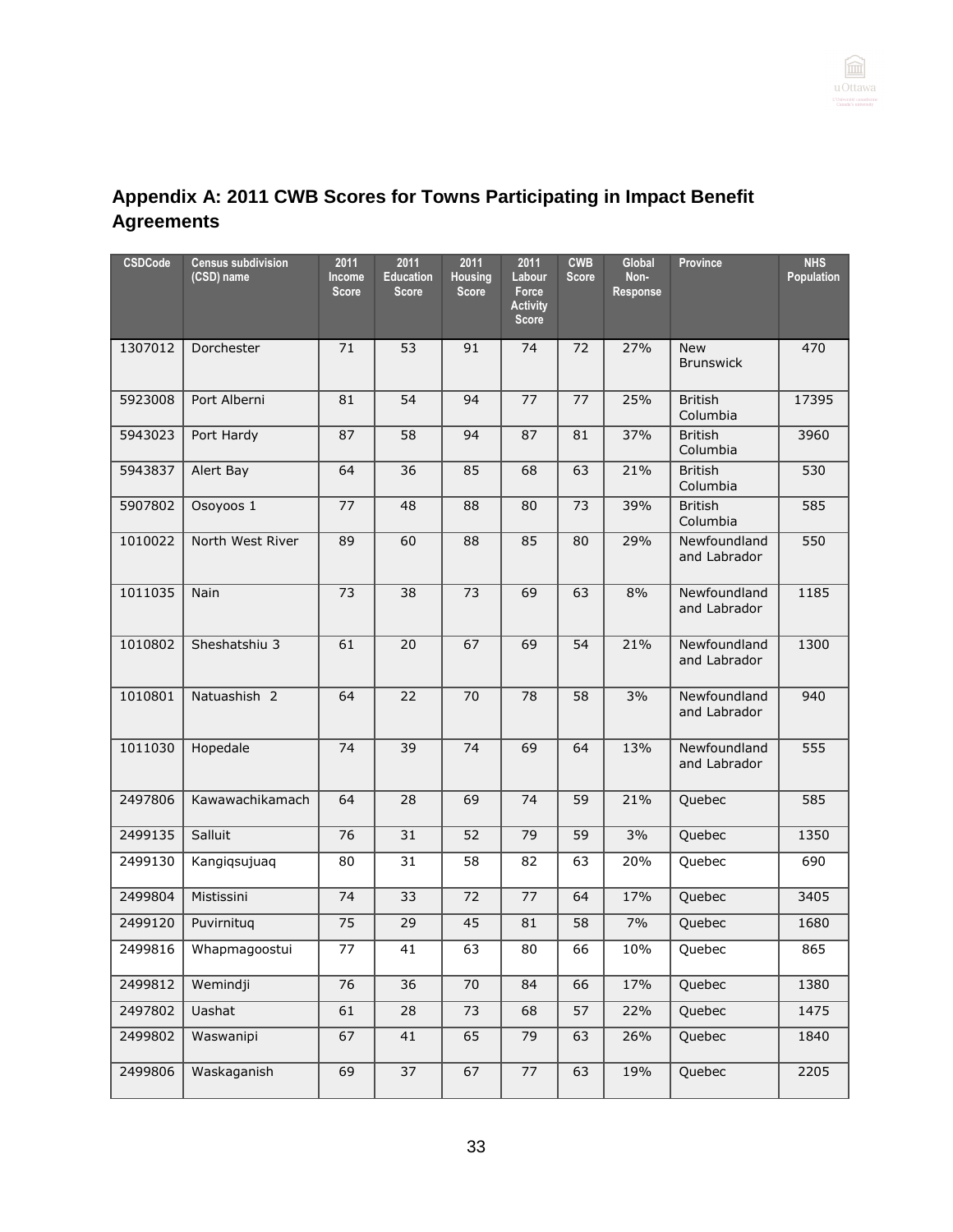|         |                 |             |                 |             |             |    |     |                                 | u Ottawa |
|---------|-----------------|-------------|-----------------|-------------|-------------|----|-----|---------------------------------|----------|
| 2499818 | Oujé-Bougoumou  | 73          | 47              | 67          | 84          | 68 | 34% | Quebec                          | 715      |
| 2499808 | Nemaska         | 80          | 43              | 74          | 84          | 70 | 19% | Quebec                          | 720      |
| 2499804 | Mistissini      | 74          | 33              | 72          | 77          | 64 | 17% | Quebec                          | 3405     |
| 2499810 | Eastmain        | 77          | 43              | 66          | 85          | 67 | 14% | Quebec                          | 765      |
| 2499814 | Chisasibi       | 74          | 32              | 65          | 78          | 62 | 15% | Quebec                          | 4470     |
| 4705034 | Whitewood       | 92          | 46              | 95          | 86          | 80 | 45% | Saskatchewan                    | 920      |
| 4706051 | Fort Qu'Appelle | 85          | 48              | 91          | 87          | 78 | 44% | Saskatchewan                    | 2230     |
| 6106023 | Yellowknife     | 100         | 69              | 92          | 92          | 88 | 15% | Northwest<br>Territories        | 18830    |
| 6103034 | Whati           | 76          | 30              | 75          | 65          | 62 | 34% | Northwest<br><b>Territories</b> | 490      |
| 6103052 | Wekweètì        | no<br>value | no<br>value     | no<br>value | no<br>value | 66 | 15% | Northwest<br>Territories        | 140      |
| 6103049 | Gamètì          | 80          | 28              | 81          | 76          | 66 | 23% | Northwest<br>Territories        | 255      |
| 6103031 | Behchokò        | 79          | $\overline{35}$ | 59          | 70          | 61 | 22% | Northwest<br><b>Territories</b> | 1910     |
| 6105020 | Lutselk'e       | 83          | 34              | 76          | 70          | 66 | 23% | Northwest<br>Territories        | 275      |
| 6106021 | Detah           | no<br>value | no<br>value     | no<br>value | no<br>value | 64 | 8%  | Northwest<br><b>Territories</b> | 210      |
| 6104010 | Nahanni Butte   | no<br>value | no<br>value     | no<br>value | no<br>value | 63 | 17% | Northwest<br><b>Territories</b> | 85       |
| 6104038 | Fort Simpson    | 95          | 48              | 85          | 84          | 78 | 11% | Northwest<br><b>Territories</b> | 1300     |
| 1217008 | Membertou 28B   | 63          | 63              | 90          | 75          | 73 | 11% | Nova Scotia                     | 910      |
| 1215008 | Whycocomagh 2   | 48          | $\overline{55}$ | 83          | 64          | 62 | 15% | Nova Scotia                     | 810      |
| 1218003 | Wagmatcook 1    | 46          | 49              | 73          | 64          | 58 | 9%  | Nova Scotia                     | 520      |
| 1217020 | Eskasoni 3      | 48          | 49              | 72          | 63          | 58 | 8%  | Nova Scotia                     | 3305     |
| 1216014 | Chapel Island 5 | 60          | $\overline{50}$ | 80          | 65          | 64 | 3%  | Nova Scotia                     | 480      |
| 6208073 | Cambridge Bay   | 91          | 43              | 74          | 82          | 72 | 15% | Nunavut                         | 1585     |
| 6204011 | Hall Beach      | 70          | 22              | 62          | 64          | 54 | 16% | Nunavut                         | 540      |
| 6204018 | Arctic Bay      | 72          | 26              | 67          | 67          | 58 | 37% | Nunavut                         | 825      |

 $\boxed{\widehat{\text{m}}}$ 

34